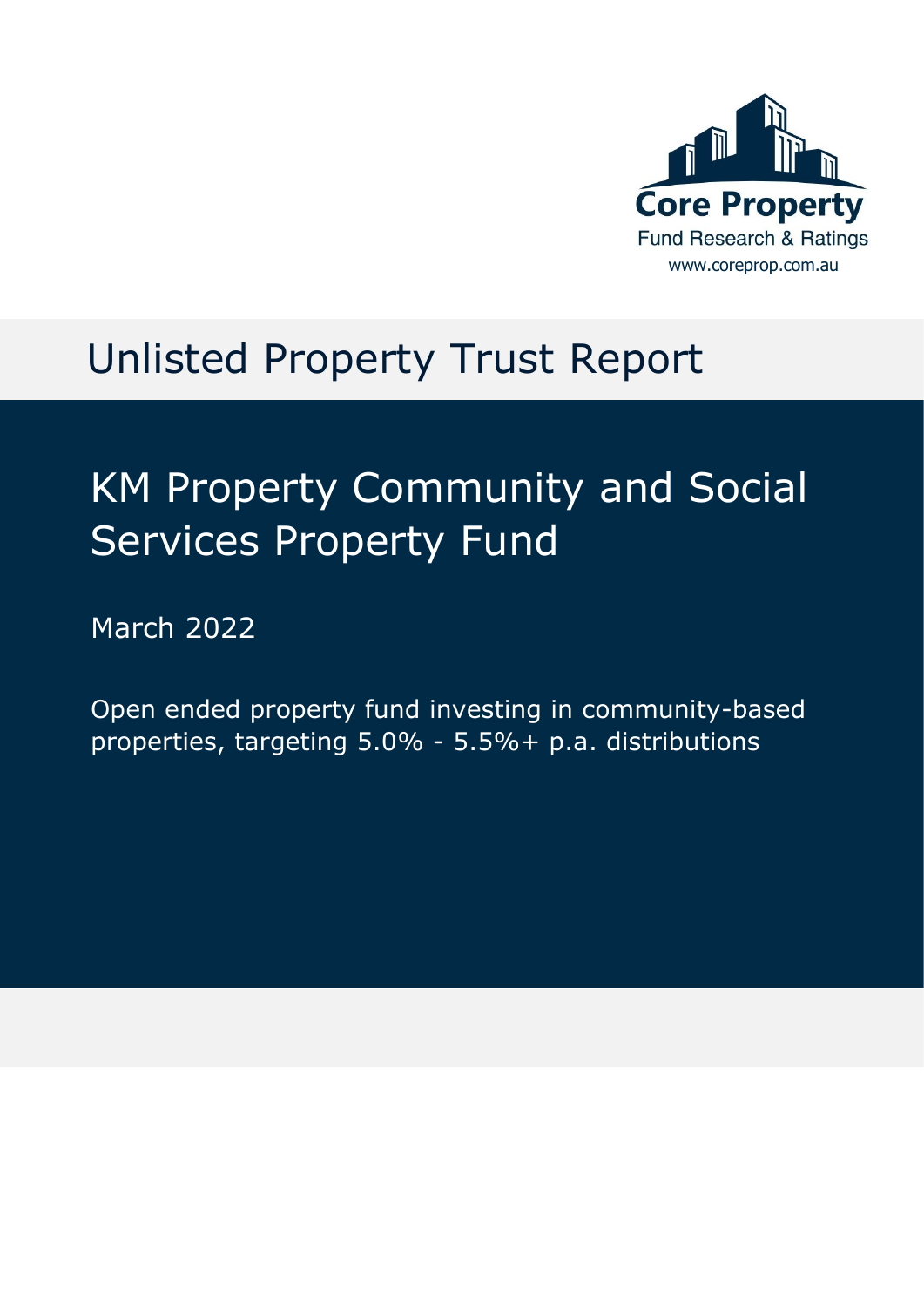

### KM Property Community and Social Services Property Fund

| <b>Contents</b> |                                   |                |  |
|-----------------|-----------------------------------|----------------|--|
| 1.              | Overview                          | $\overline{2}$ |  |
| 2.              | Key Considerations                | 3              |  |
| 3.              | <b>Key Metrics</b>                | 4              |  |
| 4.              | <b>Fund Overview</b>              | 5              |  |
| 5.              | The Property Portfolio            | 10             |  |
| 6.              | <b>Financial Analysis</b>         | 16             |  |
| 7.              | Management & Corporate Governance | 18             |  |
| 8.              | Past Performance                  | 19             |  |
| 9.              | Appendix - Ratings Process        | 20             |  |
| 10.             | Disclaimer & Disclosure           | 21             |  |

### About Core Property Research

Core Property Research Pty Ltd was established in July 2017 to provide market leading and insightful research on the property funds sector for its clients and investors. Our ratings and research cover sector level research, ratings and recommendations on listed and unlisted property funds, and is built upon the extensive research experience of its staff.

The Core Property team collectively, has over 50 years' experience across property, financial services and investment markets. The team has also evaluated over 500 different funds across multiple sectors and a range of investment structures over the last decade.

### IMPORTANT NOTICE

This document is published by Core Property Research Pty Ltd ABN 31 620 084 880 ("Core Property"). This publication has been prepared and issued by Core Property which is an Authorised Representative ASIC number 001257225 of One Investment Administration Ltd (ACN 072 899 060, AFSL No. 225064) ("OIAL"). The information in this document has not been prepared by OIAL and only by Core Property. No representation is made by OIAL as to the accuracy or completeness of the contents of this document, and no responsibility or liability is accepted by DIAL for any errors, misstatements in or omissions from this document which arises from any use of or reliance on this document.

For further information, please refer to the Disclaimer & Disclosure notice at the end of this document.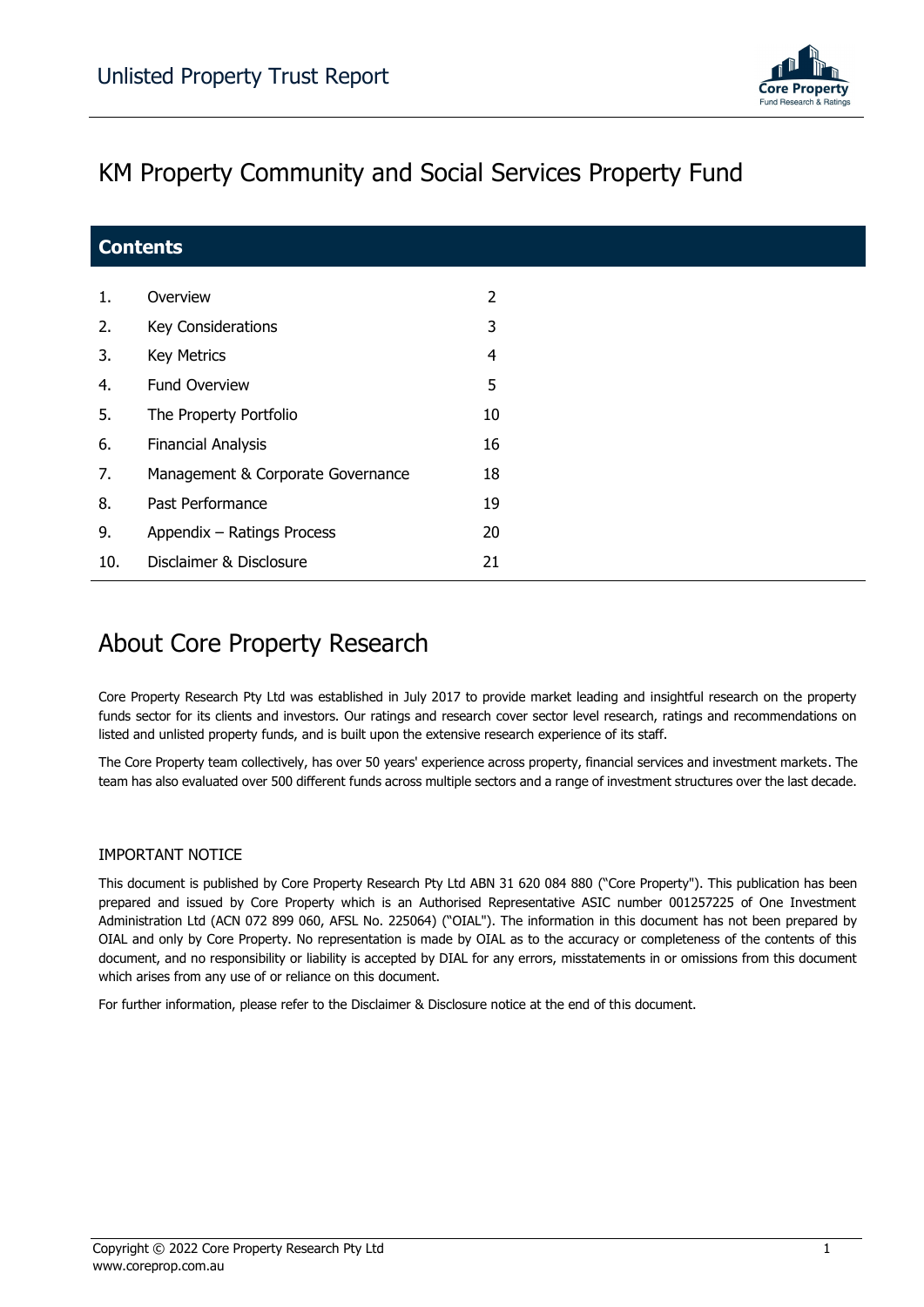

# KM Property Community and Social Services March 2022 Property Fund

The KM Property Community and Social Services Property Fund ("the Fund") is an unlisted open-ended multi-asset fund that aims to provide investors with stable monthly income with the potential for capital growth through investing in a range of commercial property that provides basic goods and services to the community. The Fund's Responsible Entity KM Property Funds ("the Responsible Entity", "the RE") and Manager KordaMentha Real Estate Pty Ltd ("the Manager") are part of KordaMentha a leading investment and advisory firm within Australia. The Fund is open-ended, and units may be acquired based on the daily Current Unit Value, which is \$1.00 per unit (21 February 2022). The Fund is open to investors with a minimum investment of \$10,000.

The Fund's primary focus is to invest in a diversified portfolio of properties that provide community and social services. These include, but are not limited to, childcare centres, medical practices, affordable or community housing and neighbourhood retail properties. The Fund seeks to invest in these properties as they are integral to the social infrastructure of the community, offering a level of resilience for investors.

The Fund's initial portfolio highlights the key features the Manager is targeting. The initial portfolio consists of four assets valued at \$32.8M, which includes three recently developed childcare centres leased to experienced operators in VIC, SA and WA, as well as a multitenanted childcare/healthcare property in ACT. The initial portfolio is 98.8% occupied and has a Weighted Average Lease Expiry (WALE) of 14.6 years (by income), providing a long-term lease profile for investors.

The Fund has an Initial Term of 3 years to 20 February 2025 during which time the Manager intends to increase the portfolio to improve scale and diversification. Over time the Manager expects to hold a portfolio that is 90% invested in direct properties. The remaining 10% is expected to be held in listed A-REITs and cash/cash-like products to provide liquidity. The Manager intends to offer a Limited Withdrawal Facility to allow investors to redeem their units. The Limited Withdrawal Facility will be offered twice per year, from March 2025 and September 2025 onwards, providing liquidity for up to 5% of NAV each time.

The Fund is targeting distributions between 5.0% - 5.5% p.a. for the first three years of the Fund ("Initial Term"). Core Property notes the Initial Portfolio provides strong support for this distribution target.

The Fund has a target gearing of 35% - 49%. The Fund was established with Acquisition Units held by KordaMentha. The Manager expects the Offer to issue Ordinary Units which will be used to pay down debt to reduce the LVR to 40% and replace the Acquisition Units with Ordinary Units. The debt facility will likely need to be expanded as additional properties are acquired by the Fund.

Fees charged by the Fund are at the low end of what Core Property has seen in the market (see Fees in Perspective).

Based on the initial portfolio and the Manager's assumptions, Core Property estimates the Fund to deliver an Internal Rate of Return (IRR) of between 5.8% - 8.3% p.a. (midpoint 7.1% p.a.) based on a +/- 25 bps sensitivity to terminal capitalisation rates and interest rates over an assumed five-year term (see Expected Future Performance (IRR Sensitivities)). The analysis includes the potential that investors may receive a capital gain or loss, based on market conditions. Core Property is unable to assess the impact of any additional acquisitions or disposals that may impact the fund over its term.

#### **Investor Suitability**

Core Property considers the Fund will appeal to investors seeking to invest in an unlisted property fund with a focus on providing a sustainable yield. Distributions are expected to be underpinned by a portfolio of properties that are part of the social and community infrastructure of an area. Investors should expect the portfolio metrics to change as additional properties are acquired. Capital gains are likely to be driven by long term valuation gains in line with the Manager's recommended investment period of at least 5 years. This report should be read in conjunction with the Target Market Determination provided by the Manager, as required by s994B of the Corporations Act 2001.

### **Recommended**

See the Appendix for a description of our ratings. The above rating must be viewed in the context of comparable Funds and not across all products

| <b>Fund Details</b>                    |                                                        |  |  |
|----------------------------------------|--------------------------------------------------------|--|--|
| Offer Open:                            | Open Ended                                             |  |  |
| Min.<br>Investment:                    | \$10,000                                               |  |  |
| Unit Entry Price:                      | $$1.001$ per unit                                      |  |  |
| Buy / Sell<br>Spread:                  | Nil / Nil<br>(21 February 2022)                        |  |  |
| <b>Net Tangible</b><br>Asset per unit: | $$0.901$ per unit                                      |  |  |
| Liquidity:                             | <b>Biannually from</b><br><b>March 2025</b><br>onwards |  |  |
| Forecast<br>Distributions:             | $5.0\% - 5.5\%$ p.a.                                   |  |  |
| Distribution<br>Frequency:             | Monthly                                                |  |  |
| Initial<br>Investment<br>Period:       | Minimum of 5 years<br>(recommended)                    |  |  |

Note 1: As at 21 February 2022, based on the Initial Portfolio of 4 assets, issue of 23.8M ordinary Units and debt reduction of \$4.0M.

#### **Fund Contact Details**

David Omond Chief Operating Officer and Fund Manager domond@kmpropertyfunds.com (03) 9908 8901

Bernadette Spiteri Director, Investment Services bspiteri@kmpropertyfunds.com (03) 9908 8903

#### **Fund - Website**

https://kmpropertyfunds.com/funds/Communityfund

Note: This report is based on the KM Property Funds Community and Social Services Property Fund Product Disclosure Statement dated 21 February 2022, together with other information provided by KM Property Funds.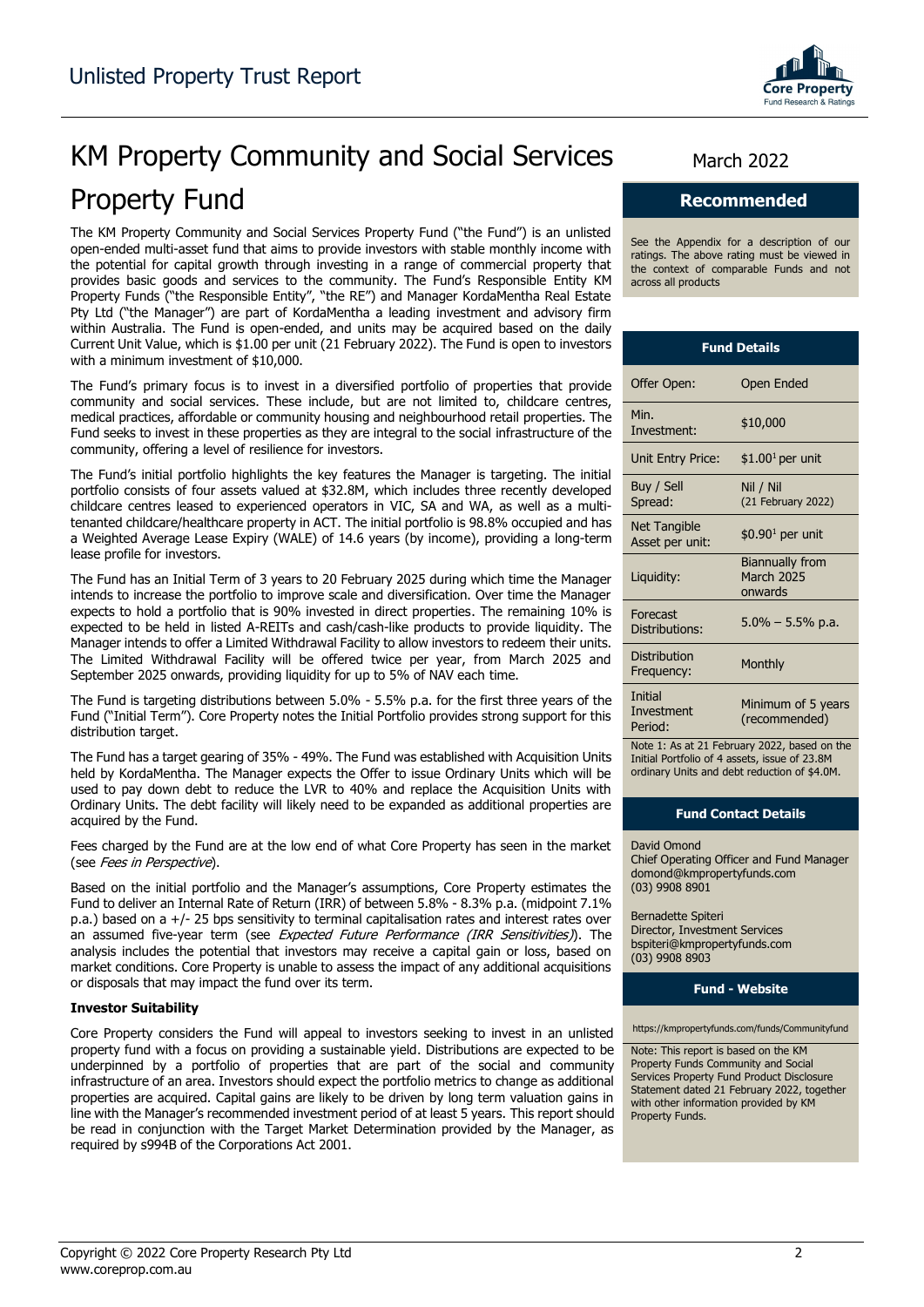

### **Key Considerations Investment Scorecard**

**Management Experience:** KM Property Funds was established in 2013 as Placer Property and was acquired by KordaMentha in 2017 as part of KordaMentha's Real Estate Investment Division. KordaMentha is a leading investment and advisory firm, with over 350 staff across Australia, New Zealand and Southeast Asia. The senior management of KM Property are experienced and skilled in property investment with each member having over 20 years' experience in real estate and funds management.

**Unit Price:** Investors may subscribe for Ordinary Units at the daily Current Unit Value, calculated based on the Net Tangible Assets of the Fund adjusted for the amortisation of acquisition costs over 5 years and a Buy/Sell Spread (current Nil/Nil). The Current Unit Value at 21 February 2022 is \$1.00 per unit.

**Fund Structure:** The Fund was established in 2021 with four properties in the portfolio. In order to fund the acquisition of the properties, the Fund issued Acquisition Units to KordaMentha Investments (PCC) Trust, a related party of the Manager. The Manager will issue Ordinary Units, which will be used to redeem the Acquisition Units at cost (\$1.00 per unit), reduce debt and fund future acquisitions for the portfolio.

**Fund Term/Liquidity:** The Fund is open-ended. Investors may purchase units based on the daily Current Unit Value. The Manager seeks to grow the Fund during the first three years ("the Initial Term"), after which the Manager intends to offer a Limited Withdrawal Facility for investors. The Limited Withdrawal Facility will allow investors to redeem their investment at the prevailing Unit Price every six months from March 2025 and September 2025 onwards. The facility will be capped at each six-month period at 5% of NAV (when the NAV is below \$100M) or \$5M (when the NAV is above \$100M).

**Fund Strategy:** The Fund aims to provide investors with stable monthly income distributions by investing in a portfolio of community and social services properties. These include assets such as childcare facilities, healthcare properties and neighbourhood shopping centres. The Fund's investment strategy is to acquire assets that meet the important needs of day-to day life with properties that are part of the social infrastructure of communities. Over time the Fund is targeting an allocation of 90% direct property, with the remaining 10% to be held in A-REITs, cash or cash like products for redemptions.

**Property Portfolio:** The Initial Portfolio consists of four assets which represent the Fund's strategy of investing in community-based properties. The four assets are valued at \$32.8M and include three childcare centres in VIC, WA and SA as well as one childcare/healthcare property in the ACT. The portfolio metrics provide a level of resilience for investors, with: 1) 98.8% occupancy, 2) a long WALE of 14.6 years (by income), and 3) average contracted rental increases of approximately 3.0% p.a. Investors should expect the property portfolio metrics to change over time as additional assets are acquired or sold, as the Manager targets greater scale and diversification for the portfolio.

**Debt Profile:** The Fund has a target gearing of 35% - 49% with a defined process to reduce gearing if it is above 55%. Following the issue of Ordinary Units, the Manager is looking to pay down debt and is targeting a Loan To Value Ratio (LVR) of 40% (from 52.1%). Core Property considers the LVR of 40% to offer a lower level of risk than similar products in the market.

**Distributions:** Based on the Current Unit Value of \$1.00 per unit, the Manager is targeting distributions of 5.0% - 5.5% p.a. during the Fund's Initial term of three years. The Fund has a distribution reinvestment plan whereby investors can elect to reinvest their distributions to acquire additional units in the Fund.

Fee Structure: Core Property considers the Fund's fees to be low when compared to what we have seen in the market.

**Total Returns:** Core Property estimates the Fund to deliver an Internal Rate of Return (IRR) of 5.6% to 8.4% (midpoint 7.1% p.a.) assuming a five-year term and based on the Funds sensitivities (+/- 25 bps sensitivity to capitalisation and interest rates, see the Financial Analysis section). Investors should be aware the Fund is exposed to a capital gain or loss based on the sale price of the current and any future assets in the portfolio, and overall market conditions, which may deliver an IRR outside this range.

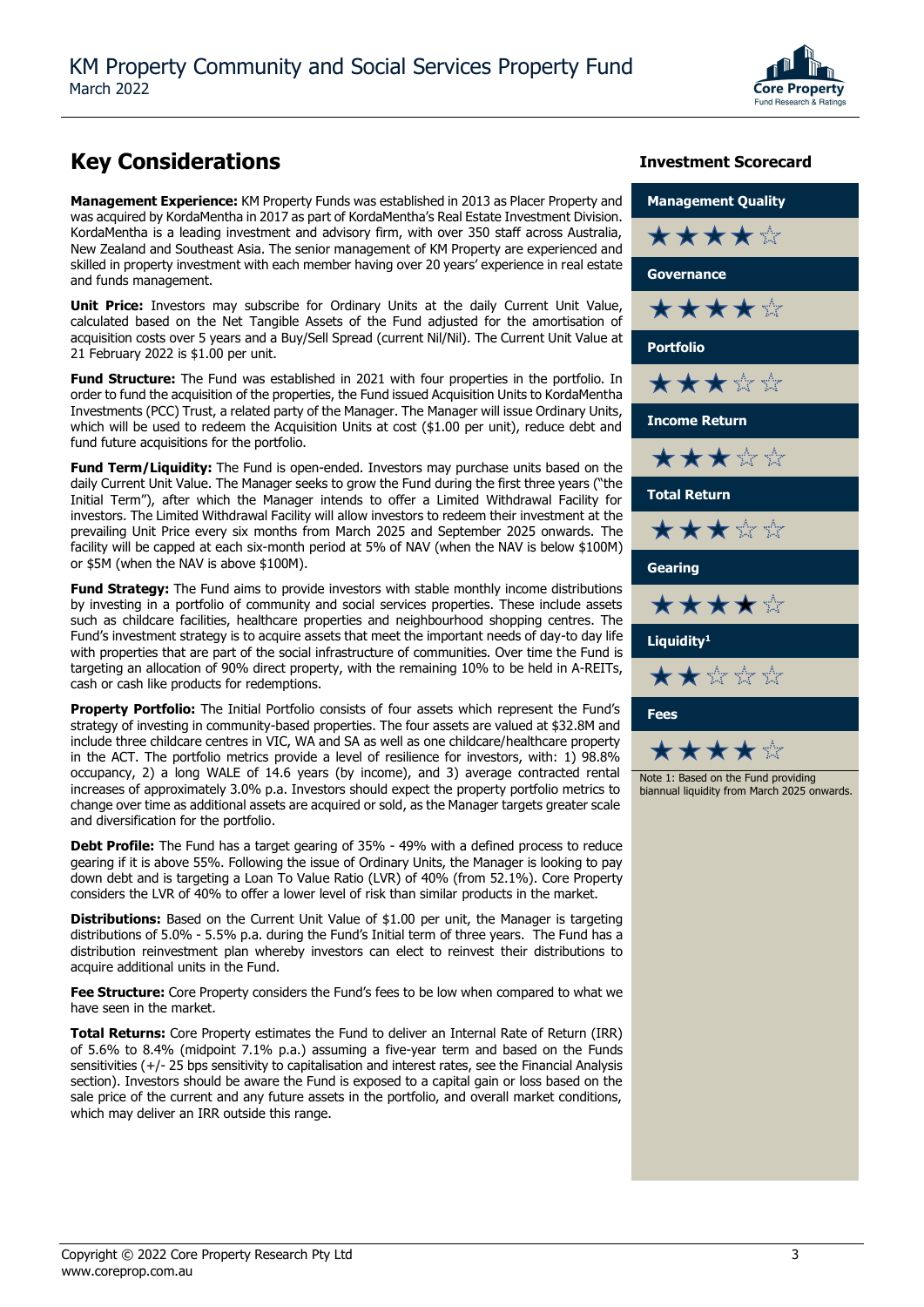

### **Key Metrics**

### **Fund Structure Fees Paid**

A registered managed investment scheme structured as a unit trust. The Fund is openended and invests in properties that are part of the community and social services of an area. Properties are acquired in a subtrusts. The Fund may also invest in A-REITs and cash and cash like investments.

#### **Management**

KM Property Funds was established in 2013 and forms part of the Real Estate Investment division of KordaMentha – one of Australia's leading investment and advisory firms. KM Property Funds currently manages over \$300M of funds under management across office, retail, industrial and alternative real estate sectors.

| <b>Property Portfolio</b>  | <b>Initial Portfolio</b>                                                                                                                         |
|----------------------------|--------------------------------------------------------------------------------------------------------------------------------------------------|
| No. of Properties:         | $\overline{4}$                                                                                                                                   |
| <b>Acquisition Price:</b>  | \$32.8M                                                                                                                                          |
| <b>Property Locations:</b> | 1-5 Riddell Road, Sunbury VIC<br>216-228 Cowlishaw Street, Greenway Act<br>2-8 Botany Drive, Golden Grove SA<br>56 Carrington Street, Palmyra WA |
| <b>Property Sector:</b>    | Childcare, Childcare/Healthcare                                                                                                                  |
| $Key Tenant(s)$ :          | Cubs Corner (ACT)<br>Nido Early School (WA & SA)<br>Beginners Early Learners (VIC)                                                               |
| Occupancy:                 | 98.8%                                                                                                                                            |
| WALE:                      | 14.6 years (by income)                                                                                                                           |

### **Return Profile**

| Forecast Distribution:                                  | $5.0 - 5.5$ cents per unit                                                                                                                                     |
|---------------------------------------------------------|----------------------------------------------------------------------------------------------------------------------------------------------------------------|
| Distribution Frequency:                                 | Monthly                                                                                                                                                        |
| Tax advantage:                                          | Estimated 60%+ tax deferred, based on current<br>portfolio. Tax deferred component will change as<br>additional properties are acquired.                       |
| <b>Estimated Levered IRR</b><br>(pre-tax, net of fees): | 5.8% - 8.3% p.a. (midpoint 7.1% p.a.)<br>Based on the Initial Portfolio and $+/- 25$ bps<br>sensitivity to terminal capitalisation rates and<br>interest rates |
| <b>Investment Period:</b>                               | Minimum of 5 years (recommended)                                                                                                                               |

### **Risk Profile**

| Property/Market<br>Risk:                                                                                                                                         | Capital at risk will depend on a portfolio of assets, including<br>childcare and office properties as well as additional commercial<br>properties expected to be acquired by the Fund. |  |
|------------------------------------------------------------------------------------------------------------------------------------------------------------------|----------------------------------------------------------------------------------------------------------------------------------------------------------------------------------------|--|
| <b>Interest Rate</b><br>Movements:                                                                                                                               | Any change in the cost of borrowings may impact the<br>distributable income of the Fund's underlying investments.                                                                      |  |
| <b>Property Specific</b><br>Property investments are exposed to a change in vacancy rates,<br>prevailing market rents, and economic supply and demand.<br>Risks: |                                                                                                                                                                                        |  |
| Ear a mars detailed list of the key ricks, refer to "Cestion 7: Investment considerations and                                                                    |                                                                                                                                                                                        |  |

For a more detailed list of the key risks, refer to "Section 7: Investment considerations and risks" of the Product Disclosure Statement.

| Fees Pai |  |
|----------|--|

| <b>Entry Fees:</b>          | Nil                                                                                      |
|-----------------------------|------------------------------------------------------------------------------------------|
| Exit Fees:                  | <b>Nil</b>                                                                               |
| Buy / Sell<br>Spread:       | Nil / Nil (February 2022)                                                                |
| Acquisition<br>Fee:         | 2.0% of purchase price                                                                   |
| Sale Fee<br>(Disposal Fee): | Up to 1.5% of sale price                                                                 |
| Management<br>Fee:          | Up to $0.75\%$ p.a. of the Fund's<br>Gross Asset Value (GAV)                             |
| Expenses:                   | $0.35\%$ p.a. of the Fund's<br>Gross Asset Value (est.)                                  |
| Performance<br>Fee:         | A 15% Performance Fee over<br>an IRR hurdle rate of CPI $+$<br>$5.0\%$ p.a. <sup>1</sup> |

Note 1: No Performance Fee is assessable until 30th June 2026. Performance Fee calculations will occur annually thereafter. The Constitution allows the Manager to be is entitled to a Performance Fee above a hurdle rate of CPI + 4.0%, however the Manager has elected to increase the hurdle rate to CPI +  $5.0\%$ .

| <b>Debt Metrics</b>                                       |                                                           |  |
|-----------------------------------------------------------|-----------------------------------------------------------|--|
| Expected debt following the issue of \$23.8M of<br>units. |                                                           |  |
| Debt Facility / Expected<br>Debt:                         | \$17.1M / \$13.1M                                         |  |
| Loan Period:                                              | 5 years to April 2026                                     |  |
| Initial LVR / Max LVR /<br>I VR Covenant:                 | 40% / 40% / 60%<br>Assumes debt is reduced<br>as forecast |  |
| ICR / ICR Covenant:                                       | 3.0x / 2.0x                                               |  |

Note: Debt terms are expected to change as additional properties are acquired.

| Legal                                                |                                                                     |
|------------------------------------------------------|---------------------------------------------------------------------|
| Offer<br>Document:                                   | Product Disclosure Statement<br>dated 21 February 2022              |
| Wrapper:                                             | Unlisted Property Fund                                              |
| Responsible<br>Entity:                               | KM Property Funds (ACN 164 635<br>885)                              |
| Portfolio<br>Manager:                                | KordaMentha Real Estate Pty Ltd<br>(ACN 121 326 207)                |
| Cash<br>Manager<br>(intended<br>to be<br>appointed): | Accordius Pty Ltd (ACN 128 900<br>603, AFSL 321955)                 |
| Custodian:                                           | Perpetual Corporate Trust Limited<br>(ACN 000 341 533, AFSL 392673) |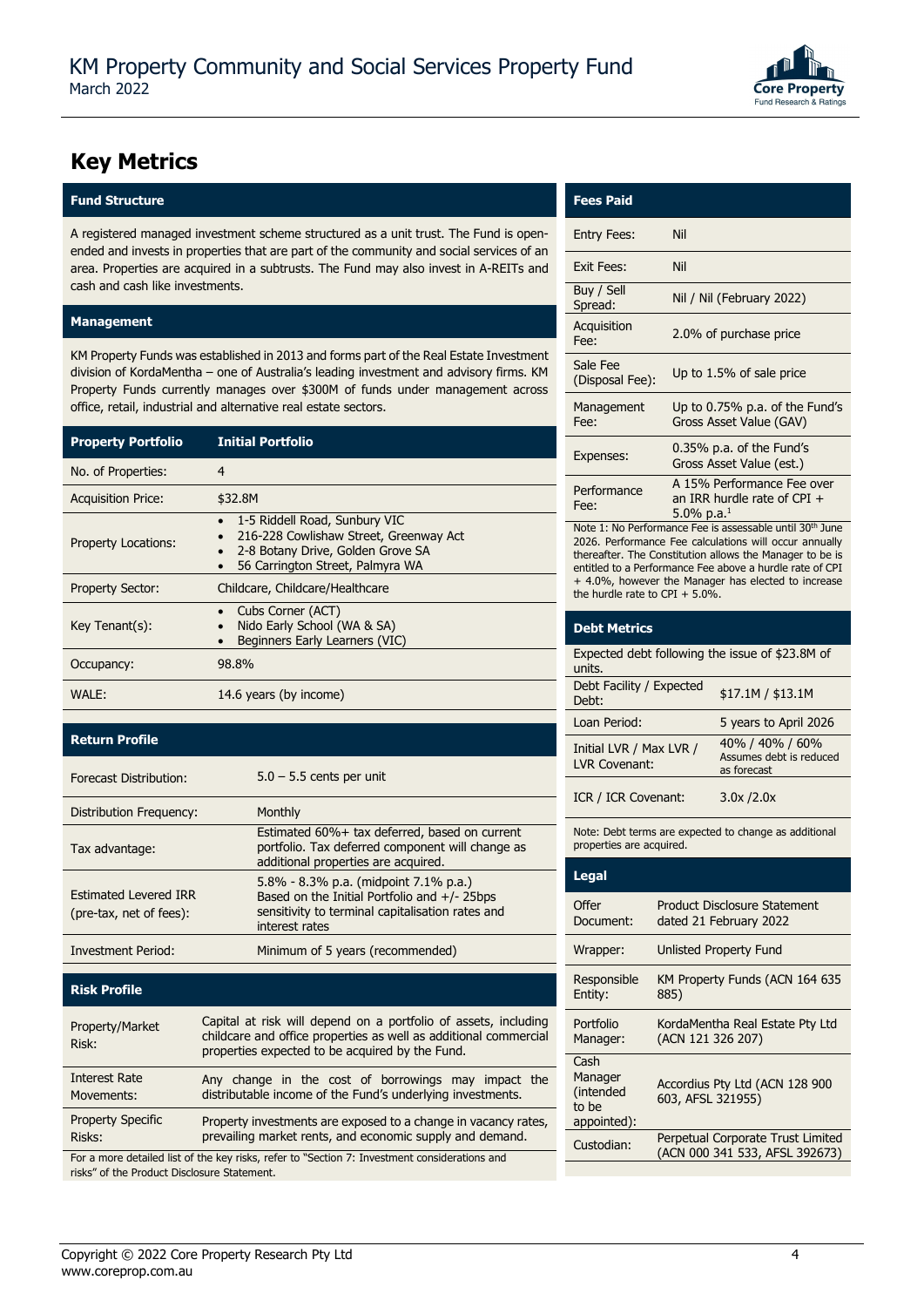

### **Fund Overview**

The Fund is an open-ended unlisted multi asset fund that aims to provide investors with stable monthly income payments with the potential for long-term capital growth through investing in community and social services properties.

The Fund was established in late 2021 and became a registered managed investment scheme in December 2021. The Fund was established with an investment in four properties through the issue of Acquisition Units to KordaMentha Investments (PCC) Trust. The Responsible Entity, KM Property Funds ("the Responsible Entity", "RE"), is seeking to open the Fund to investors through the issue of Ordinary units. The Ordinary Units will be used to replace the Acquisition Units, pay down debt and fund the future growth of the Fund. The Issue Price of Ordinary Units is based on the Current Unit Value of the Fund (calculated daily) with the initial price being \$1.00 per unit ("the Offer"). The Fund has a minimum investment of \$10,000, however the RE may accept lower amount at its discretion.

The fund is open ended and does not have a set termination date. During the first three years to 20 February 2025 ("the Initial Term") the RE will look to growing the Fund to further provide scale and diversification and, as such, will not offer any liquidity for investors. After three years, the RE intends to offer a Limited Withdrawal Facility every six months (in March and September) which will enable investors to redeem up to 5% of the Net Asset Value of the Fund (or 10% p.a.) To facilitate redemptions following the Initial term, the RE plans to have  $\sim$ 10% of its gross asset value invested in liquid investments such as A-REIT's and cash-like products. These investments will be managed by Accordius Pty Ltd ("Cash Manager"), who is a related body corporate of the RE.

The initial portfolio consists of four community and social services properties valued at \$32.8M, with three childcare properties and one childcare/medical property. The portfolio is 98.8% occupied with one minor vacancy and has a long WALE of 14.6 years (by income). The RE has a clear acquisition mandate to acquire similar properties that are deemed "essential" to the community, which will support the distributions payable to investors. During the Initial Term of the Fund, the RE is targeting distributions of 5.0% - 5.5% p.a which will be paid on a monthly basis, with a Distribution Reinvestment Plan available for Investors.

Figure 1: Fund structure



### Fund Strategy

The Fund aims to provide investors with stable monthly income payments with the potential for capital growth by investing in a range of community and social services properties. This includes but is not limited to childcare and education, health, wellbeing and fitness, specialist accommodation, social welfare, affordable or community housing, community services and neighbourhood retail. The Fund may also acquire property from sectors such as office or industrial if the RE believes the property meets the requirement of community and social services and the lease has a WALE in excess of five years.

The Fund's acquisition mandate is summarised below:

- Location Australian mainland capital cities and regional locations with an urban population of at least 25,000 people
- Lease term minimum WALE of six years
- Asset size valuation of at least \$3.0M with no one asset exceeding 25% after the Initial term; and
- Tenant type preferably ASX listed, have a national presence or are experienced owner-operators.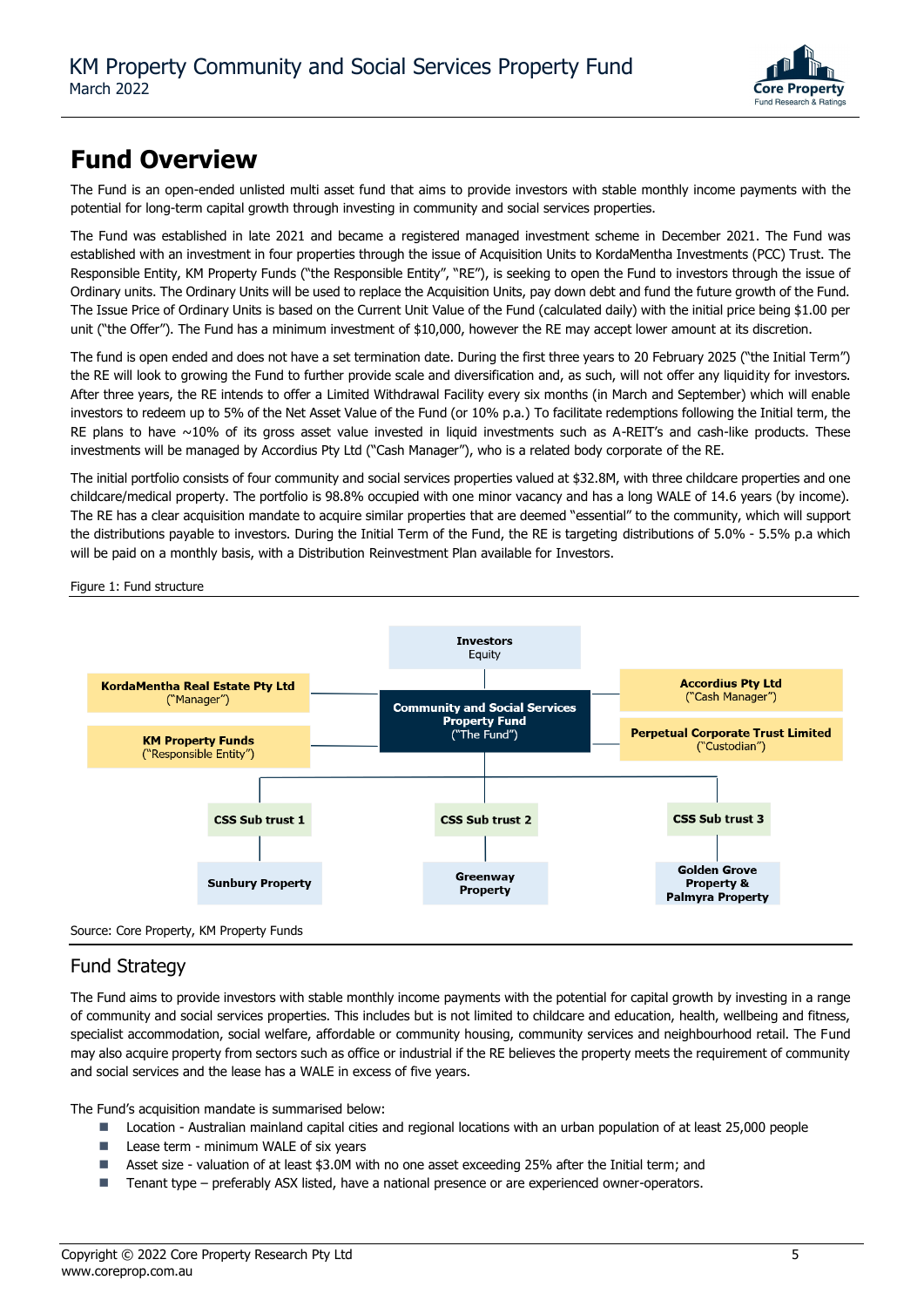

The Fund may also acquire greenfield and brownfield development opportunities that have been substantially de-risked, such as when development applications have been approved, agreement for leases are in place, as well as any other development risks which the RE considers necessary. If pursued, it is intended the Fund will limit development exposure to 20% of the portfolio's gross asset value.

As an open-ended fund, the RE plans to invest in cash, cash-like products and A-REITs to facilitate limited withdrawal facilities. By the end of the Initial Term, the Fund intends to hold approximately 10% of its investments in liquid assets. The following asset allocations should be seen as a guide only and the fund may hold an allocation outside the range. The RE may also change the allocation range in future.

Figure 2: Target Asset Allocation

| <b>Asset Class</b>         | <b>Target Asset Allocation</b> |  |
|----------------------------|--------------------------------|--|
| <b>Direct Property</b>     | 90%                            |  |
| A-REITs                    | 7%                             |  |
| Cash or cash-like products | 3%                             |  |
| <b>Total</b>               | 100%                           |  |
| Source: KM Property Funds  |                                |  |

### Unit Price

The Fund is open-ended, with units being issued at the Current Unit Value plus any applicable Buy Spread. The Current Unit Value is determined by the prevailing Net Tangible Assets (NTA) of the Fund plus an adjustment for amortised establishment and acquisition costs. Costs will be generally amortised over a five-year period. The Current Unit Value will be calculated on a daily basis and is published on the Fund website. Applications for units are based on the business date on which the RE receives a complete application, with a cut off time of 3.00pm (Melbourne time). Core Property has reviewed the Fund's pricing policy and considers it to be appropriate for the Fund.

The Net Tangible Assets (NTA) per unit of the Fund is calculated based on the Net Tangible Assets of the Fund, divided by the number of units in the Fund. The calculation assumes all acquisition costs are fully expensed by the Fund, resulting in an NTA per unit that is lower than the Current Unit Value.

As at 21 February 2022, the Manager has calculated the Current Unit Value at \$1.00 per unit, and the NTA at \$0.90 per unit.

The Fund's valuation policy is to have 50% of the portfolio independently valued annually, with the balance internally valued by the RE's Board of Directors every six months. We note that in practice, independent valuations are generally conducted annually for each of KM Property Funds registered managed investment schemes (including the Fund) to ensure properties are more accurately reported.

**Acquisition Units:** To fund the Initial Portfolio, the RE has issued 17.4M of Acquisition Units to KordaMentha Investments (PCC) Trust, a related party of the RE. Acquisition Units may be redeemed at the greater of \$1.00 per unit, or the Current Unit Value. Acquisition Units rank equally with Ordinary Units except that on the winding up of the Fund, holders of Acquisition Units have the right to receive the relevant Current Unit Value in priority to the holders of Ordinary Units. Acquisition Units automatically convert to Ordinary Units after 12 months, if they are not redeemed earlier.

The RE intends to use the funds raised under the Offer to redeem these Acquisition Unit on issue after paying down \$4.0M of debt. To facilitate further acquisitions, the RE may arrange for third parties or entities within KordaMentha to acquire Acquisition Units at the Current Unit Value.

The RE intends to offer a Periodic Investment Plan for investors wishing to add to their investment on a monthly or quarterly basis, with a minimum investment of \$250 per period. The RE also intends to offer a Distribution Reinvestment Plan (DRP) for investors wishing to receive their distributions by way of additional units in the Fund. Investors who participate in the DRP will be issued units at the Current Unit Value on the distribution calculation date and received on the day in which they would have received their relevant distribution.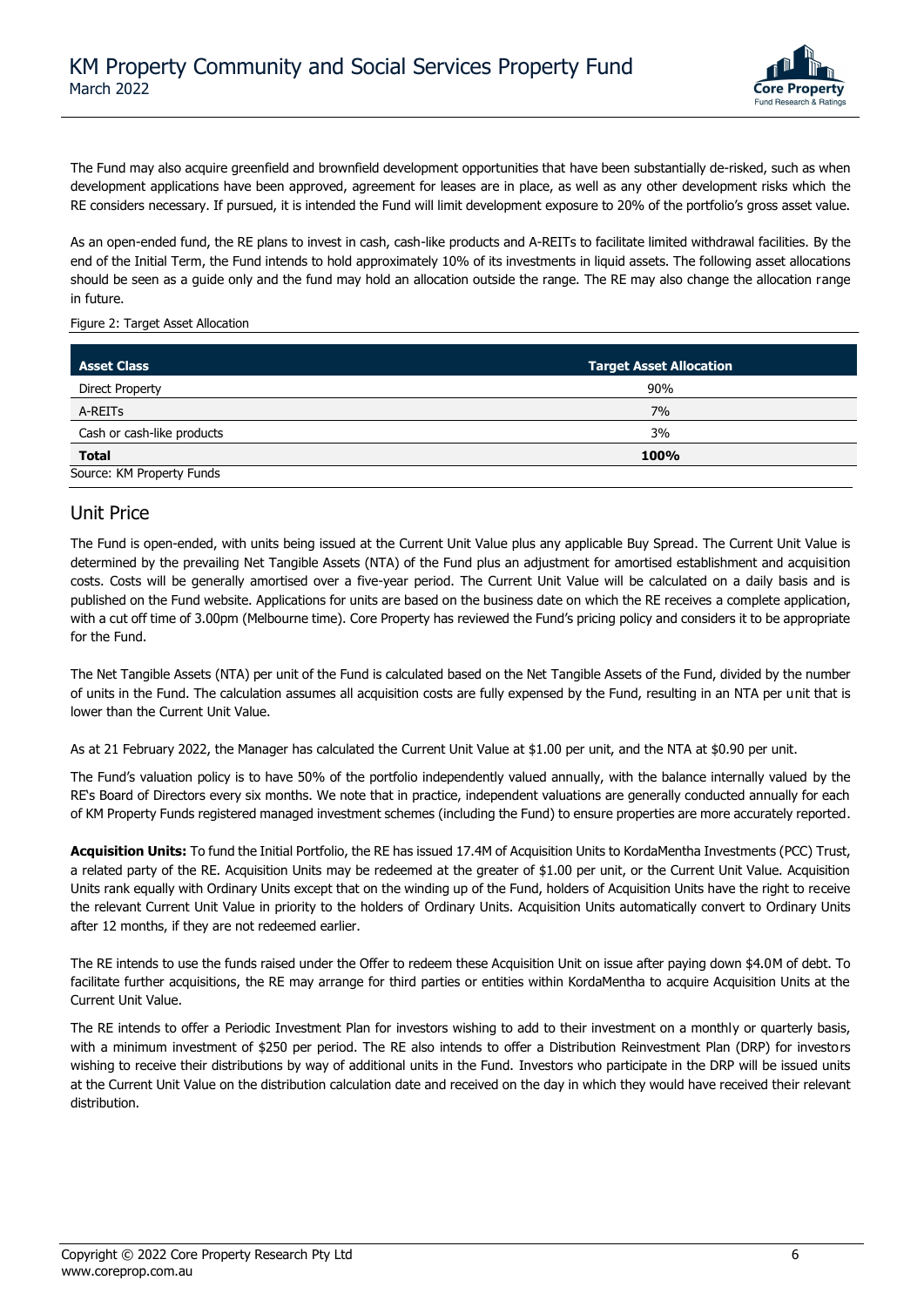

### **Liquidity**

The Fund is open ended and does not have an automatic termination date. The Initial Term of the Fund will run from the date of the PDS (21 February 2022) until the period ending the day before the third anniversary of the date of the PDS (20 February 2025) during which time the RE does not intend to provide any liquidity for investors.

Following the Initial Term, the RE intends to provide liquidity to investors on a half-yearly basis, at 31 March and 30 September each year. Liquidity will be provided via a Limited Withdrawal Facility, with the first expected to be offered at 31 March 2025. The RE intends to facilitate the Limited Withdrawal Facility through the realisation of A-REIT investments and cash and cash-like investments. The exit price for investors will be calculated by the Current Unit Value less any applicable sell spread.

Withdrawals will be capped at 5% of the Net Asset Value (NAV) when the Fund's NAV is below \$100M, or \$5M when the NAV is in excess of \$100M. Withdrawals may be scaled back, delayed or suspended in certain circumstances, including where the Fund has insufficient liquidity. If withdrawal requests are regularly higher than the withdrawal cap, the RE may also increase the withdrawal cap, however, is not obliged to do so. To fund this additional liquidity, the RE may raise equity, take on additional debt or undertake a combination of these measures to increase available funds.

The RE intends to satisfy all withdrawal requests within 60 days of each event, however may take longer to do so. Investors should be aware that the Manager may scale back, delay or suspend the withdrawals from the Fund when there is insufficient liquidity or when the Manager believes it is not in the best interest of all investors.

### Debt Facility & Metrics

The Fund has a target gearing of 35% - 49% for the portfolio. If gearing exceeds 55%, the RE will implement a strategy to restore gearing to 55% or below.

To facilitate the initial portfolio, the Manager has established the Fund with a debt facility of \$17.1M at a Loan to Valuation Ratio (LVR) of 52.1%. The Manager owns all the Acquisition Units in the Fund and will use the initial \$4.0M of the Offer to reduce the debt to \$13.1M with an LVR of 40.0%, at the bottom end of the target range.

- Based on an LVR of 40.0%, Core Property estimates the value of the portfolio must fall by 33.3% in order to breach the LVR covenant of 60.0%.
- The initial Interest Coverage Ratio (ICR) is estimated to be 3.0x against an ICR covenant of 2.0x. Core Property estimates the net operating income must decline by 43.6% for the ICR covenant to be breached.

The debt facility is for a 5-year term to April 2026 with a floating interest rate. The RE intends to fix or hedge up to 50% of the loan. Core Property estimates the all-in cost of debt over five-years to be 2.96% p.a. Investors should be aware that any change in the terms and cost of debt may impact the risk, distributions and returns. A summary of the debt terms is provided below.

Figure 3: Debt Metrics

| <b>Details</b>                                                                                         | <b>Metric</b>                                                                                          |  |
|--------------------------------------------------------------------------------------------------------|--------------------------------------------------------------------------------------------------------|--|
| Bank / Financier                                                                                       | Commonwealth Bank of Australia                                                                         |  |
| Security                                                                                               | First ranked mortgage over the initial properties and general security<br>over the assets of the Fund. |  |
| Debt Facility Limit/ Drawn Debt / Pro-forma Drawn Debt                                                 | \$17.1M / \$17.1M / \$13.1M                                                                            |  |
| Loan Period                                                                                            | 5 years to April 2026                                                                                  |  |
| % Hedged                                                                                               | Target of 50%                                                                                          |  |
| Average cost of debt (Core Property estimate)                                                          | $2.96\%$ p.a. (5-year average est.)                                                                    |  |
| Pro-forma Gearing                                                                                      | 37.4%                                                                                                  |  |
| Pro-forma LVR / LVR Covenant                                                                           | 40.0% / 60.0%                                                                                          |  |
| Initial Interest Coverage Ratio (ICR) / ICR covenant                                                   | 3.0x / 2.0x                                                                                            |  |
| Amount by which valuation will have to fall to breach LVR<br>covenant after the debt reduction occurs. | 33.3%                                                                                                  |  |
| Decrease in income to breach the ICR covenant                                                          | 43.6%                                                                                                  |  |
| Source: Core Property, KM Property Funds                                                               |                                                                                                        |  |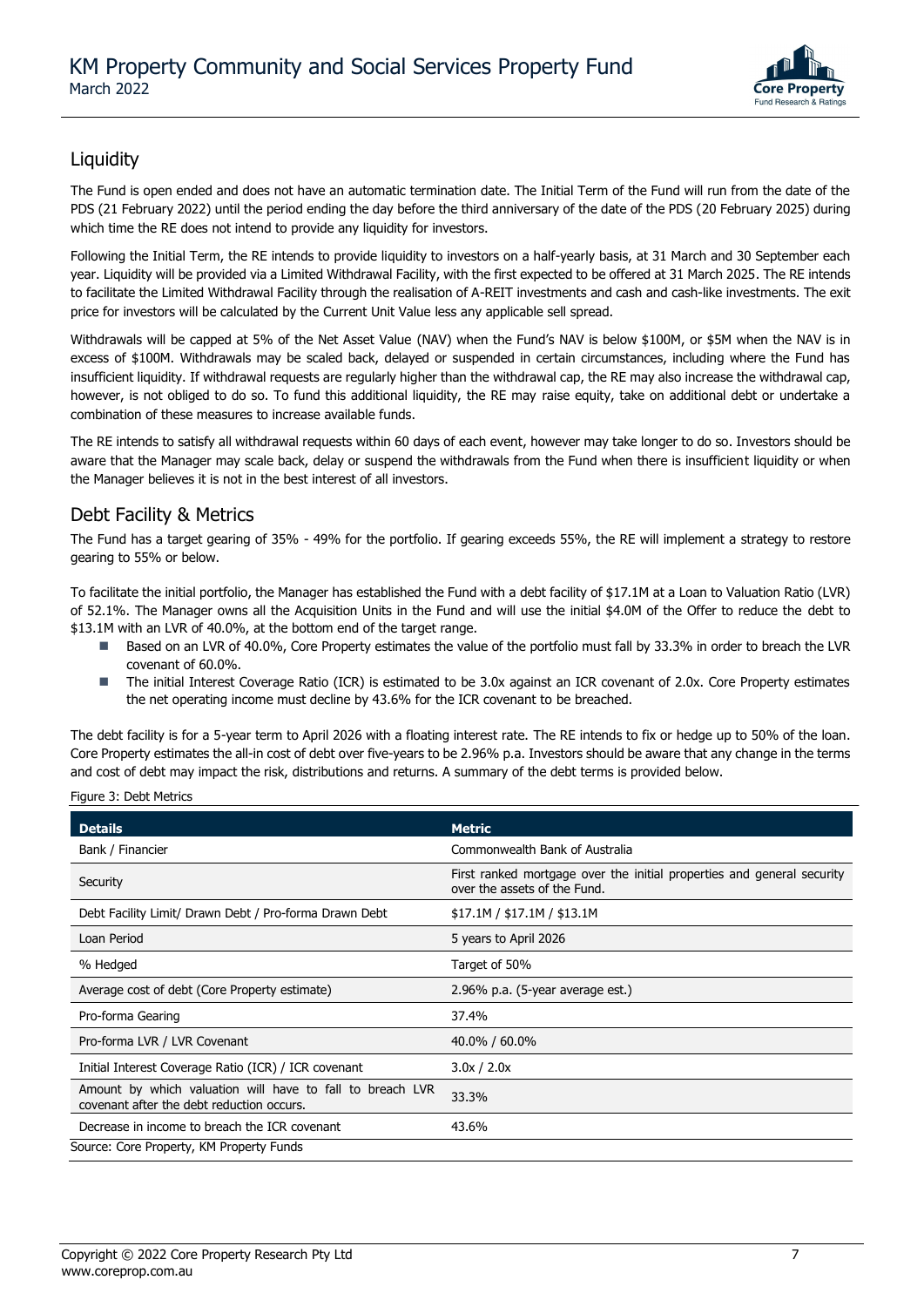

### Fees Charged by the Fund

Core Property considers the overall fees charged to be in line with what it has seen in the market (see "All-in-fee analysis" below). In particular, we note:

- The various fees range from the high end (Acquisition Fee) to the low end (Management Fee) of what we have typically seen in the market.
- We note that the Performance Fee is lower than we have typically seen at 15% (compared to market levels of 20%).
	- o The hurdle for the Performance Fee is CPI + 5% p.a. Core Property estimates this to be around 7% 9% (based on CPI of 2% - 4%), which is in line with current market expectations (around 8%).
	- $\circ$  The Manager is entitled to a Performance Fee in excess of a hurdle rate of CPI + 4% p.a. under the Fund's Constitution, however has chosen to adopt a higher hurdle rate of CPI  $+ 5\%$ .
	- o Core Property notes that the Performance Fee is not payable until the 30 June 2025 period (i.e. the fourth year of the Fund) and is calculated annually thereafter. Any underperformance must be recovered before a Performance Fee can be paid.

A summary of the Fees is provided below:

#### Figure 4: Summary of Fees charged by the Fund

| <b>Fee Type</b>                          | <b>Fee Charged</b>                                                                                                                                                                                                  | <b>Core Property Comment</b>                                                                                                                                                                                                                           |
|------------------------------------------|---------------------------------------------------------------------------------------------------------------------------------------------------------------------------------------------------------------------|--------------------------------------------------------------------------------------------------------------------------------------------------------------------------------------------------------------------------------------------------------|
| <b>Entry Fee</b>                         | Nil                                                                                                                                                                                                                 |                                                                                                                                                                                                                                                        |
| Exit Fee                                 | Nil                                                                                                                                                                                                                 |                                                                                                                                                                                                                                                        |
| <b>Acquisition Fee</b>                   | Up to 2.0% of the purchase price of the property                                                                                                                                                                    | The Acquisition Fee of 2% is at the high end of<br>the industry average of around $1.0\%$ - 2.0%.                                                                                                                                                      |
| Property Disposal Fee                    | Up to 1.5% (excl GST) of the sale price of the property.                                                                                                                                                            | The Disposal Fee is at the mid-point of the<br>industry average of around 1.0% - 2.0%                                                                                                                                                                  |
| Management Fees and<br>Costs:            | Estimated at 1.10% p.a. of the GAV of the Fund,<br>consisting of:<br>Management Fee: 0.75% p.a. GAV<br>$\bullet$<br>Costs and Expenses: 0.35% p.a. of GAV (est.)<br>$\bullet$                                       | The Management Fee is at the low end of the<br>range of what we have typically seen in the<br>industry (0.7% - 1.1% p.a. of GAV).<br>Costs and expenses are payable directly form the<br>Fund's assets as they are incurred.                           |
| Performance Fee                          | 15% of the Fund's outperformance above the<br>benchmark return of CPI $+5\%$ p.a.<br>Payable from 30 June 2026 onwards.<br>Calculated annually on 30 June each year.<br>Any underperformance needs to be recovered. | Core Property considers the Performance Fee of<br>15% to be lower than market levels (typically<br>20%). The hurdle rate is estimated to be 7% -<br>9% p.a. (based on CPI of 2% - 4% p.a.). Core<br>Property considers this to be in line with what we |
| Source: KM Property Funds, Core Property |                                                                                                                                                                                                                     | have seen for similar funds (around 8% p.a.)                                                                                                                                                                                                           |

### All-in fee analysis

Core Property has analysed the fees that accrue to the RE over the term of the Fund as a percentage of all cash flow generated after deducting interest costs but before management and performance fees. Overall, Core Property estimates the Manager is entitled to 5.8% of the total cash flow. Core Property considers the fees payable to the RE to be at the low end of the range, when compared to similar products, which are typically around 7% - 9%. It should be noted the analysis is based on the current portfolio, which is expected to change over time.

Core Property stresses that these are estimates of how much investors will receive and not guaranteed amounts. For further details, please refer to the *Financial Analysis* section.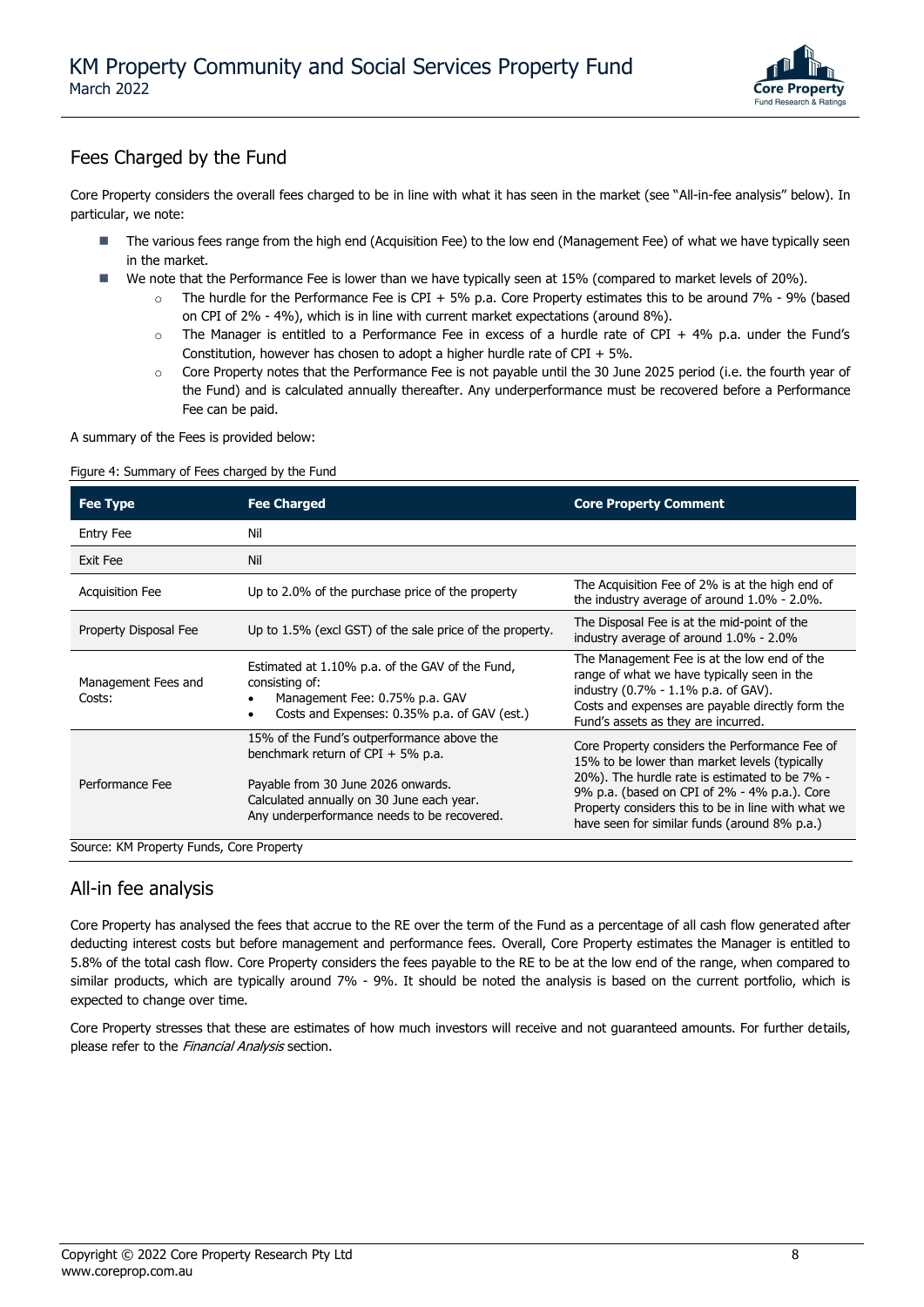

Figure 5: Fees in Perspective – over an estimated five-year period

| igare 5. Fees in Ferspective Tover an estimated five year period.                     |                        |
|---------------------------------------------------------------------------------------|------------------------|
| Core Property estimates that for every \$1.00 of equity invested the Fund can return: | Amount per \$1.00 unit |
| Principal repayment to investors:                                                     | \$1.00                 |
| Income and capital gains to investors:                                                | \$0.38                 |
| <b>Total cash to investors:</b>                                                       | \$1.38                 |
| Acquisition fee:                                                                      | \$0.03                 |
| Base management fee:                                                                  | \$0.06                 |
| Disposal fee:                                                                         | \$0.00                 |
| Fees for the Manager (excluding disposal/admin):                                      | \$0.09                 |
| <b>Total cash generated by Fund:</b>                                                  | \$1.46                 |
| Fees $=$ % of total cash generated (before fees)                                      | 5.8%                   |
| Up-front fee vs total fees                                                            | 18.5%                  |
| Source: Core Property estimates                                                       |                        |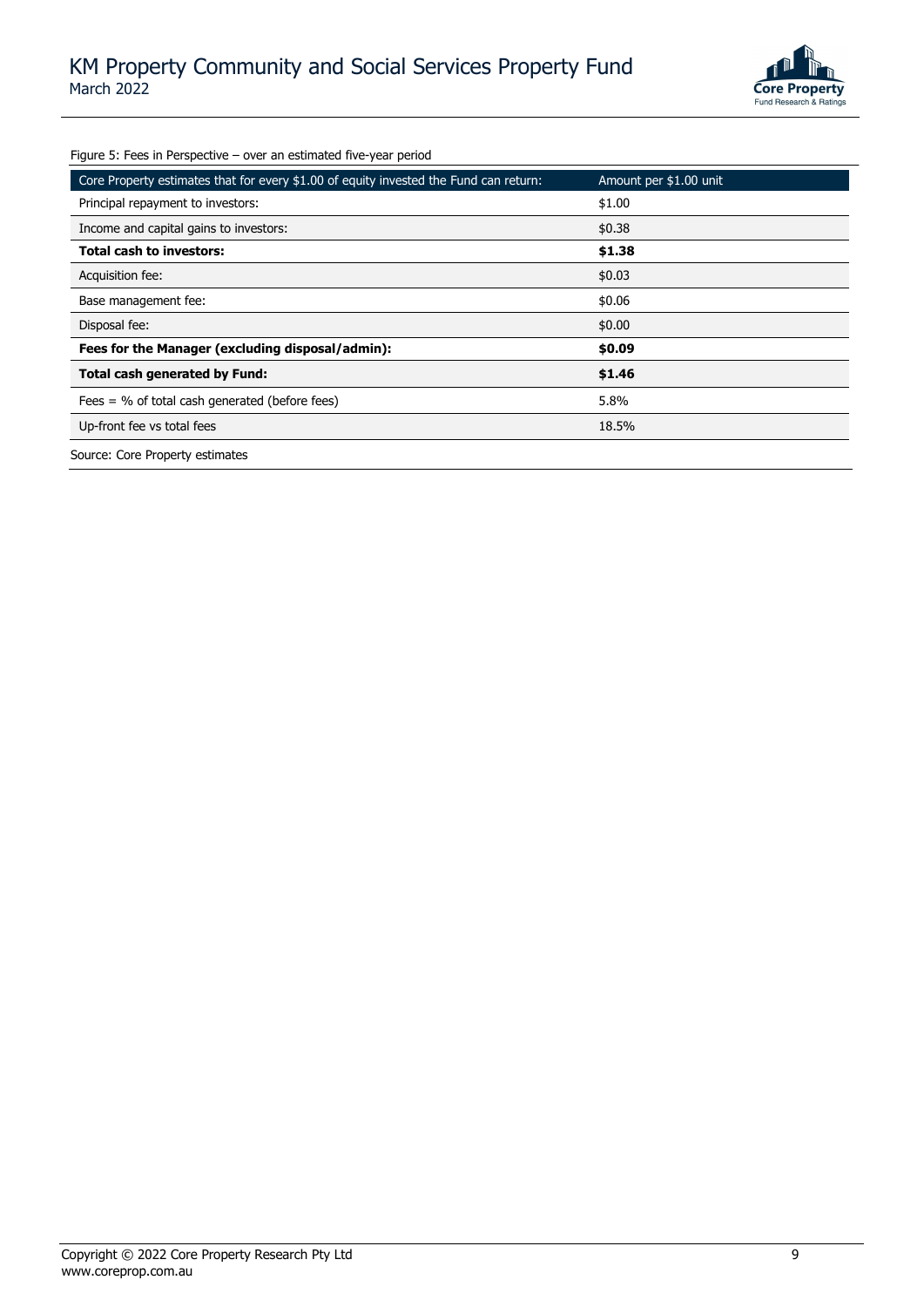

## **The Property Portfolio**

The Fund's initial portfolio consists of four properties valued at \$32.8M. The portfolio is made up out of three recently developed childcare centres located in VIC, SA and WA, and one multi-tenanted commercial building located in the ACT. The portfolio is 98.8% occupied and has a WALE of 14.6 years (by income). A summary of the current portfolio is provided below:

- 1-5 Riddell Road, Sunbury VIC ("Sunbury Property") is a two level, 122 place childcare centre that was developed by KM Real Estate in 2019. The centre is located 39 km north-west of the Melbourne CBD, approximately 600 metres from the Sunbury Train station and Sunbury Square Shopping Centre. The property is fully leased to J&M Early Learning (trading as "Beginnings Early Learners") on a 20 year lease (expiry Feb 2039) with 2x10 year options.
- ◼ **216-228 Cowlishaw Street, Greenway ACT ("Greenway Property")** is a leasehold commercial property commonly known as 'Flax House'. Originally constructed in 1987, the two-storey building was fully refurbished in 2018 with over \$3.0M spent in capital upgrades to reposition the building to provide its configuration, which includes a childcare centre, medical, office and retail tenants. The property is located in the Tuggeranong Town Centre, one of Canberra's six established Town Centres with approximately 85,000 residents. The property was acquired by the Fund in October 2021.
- 2-8 Botany Drive, Golden Grove SA ("Golden Grove Property") is a single storey purpose-built centre includes six main playrooms, reception/office, kitchen, children's dining room and staff amenities. Located approximately 22km northeast of the Adelaide CBD, the centre was originally a c.1990's place of worship that was extensively refurbished and reconfigured in 2021 to provide a 122-place childcare centre. Situated within an established suburb that is well connected to local main roads with a large residential catchment nearby, the property is within close proximity to a local primary school and a sub-regional shopping centre. The property is leased to Nido Early Learning on a 20-year lease (expiry Sept 2041) with 3x10 year options. The property was acquired by the Fund in October 2021.
- ◼ **56 Carrington Street, Palmyra WA ("Palmyra Property")** is a newly constructed 92 place childcare centre located approximately 14 km southwest of the Perth CBD. The property comprises six main playrooms, reception/office, kitchen, children's dining room and staff amenities. The property is located in an established residential area with close proximity to schools, neighbourhood shopping facilities, sporting clubs and public transport. The property is solely leased to Nido Early Learning on a 20-year lease (expiry Dec 2041) with 2x10 year options and was acquired by the Fund in December 2021.

Investors should be aware that the portfolio metrics of the Fund are expected to change over time as new properties are acquired.

| <b>Property</b>                    | <b>Property</b><br><b>Sector</b> | <b>Acqn Date</b>         | <b>Key Tenant</b>                   | Valn    | <b>Portfolio</b><br>Weiaht | <b>Cap Rate</b> | Occ % | <b>WALE by</b><br>income |
|------------------------------------|----------------------------------|--------------------------|-------------------------------------|---------|----------------------------|-----------------|-------|--------------------------|
| Sunbury Property, VIC              | Childcare                        | 22 Jun 2018 <sup>1</sup> | <b>Beginnings</b><br>Early Learners | \$7.0M  | 29.6%                      | 5.25%           | 100%  | 17.3 yrs                 |
| Greenway Property,<br><b>ACT</b>   | Childcare &<br>Medical           | 22 Apr 2021              | Cubs Corner                         | \$9.8M  | 29.7%                      | 7.10%           | 97.2% | $9.1$ yrs                |
| Golden Grove North<br>Property, SA | Childcare                        | 13 Oct 2021              | Nido Early<br>School                | \$9.0M  | 27.4%                      | 5.00%           | 100%  | 19.9 yrs                 |
| Palmyra Property, WA               | Childcare                        | 13 Dec 2021              | Nido Early<br>School                | \$7.0M  | 21.3%                      | 5.45%           | 100%  | 20.0 yrs                 |
| <b>Total Portfolio</b>             |                                  |                          |                                     | \$32.8M | 100%                       | 5.77%           | 98.8% | 14.6 vrs                 |

#### Figure 6: Property Portfolio Metrics

Figure 7: Properties

Note 1: Sunbury Property was a development project undertaken by KM Property Funds for the Fund. Acquisition date reflects date of practical completion









Source: KM Property, Nido Early School website, Commercial Real Estate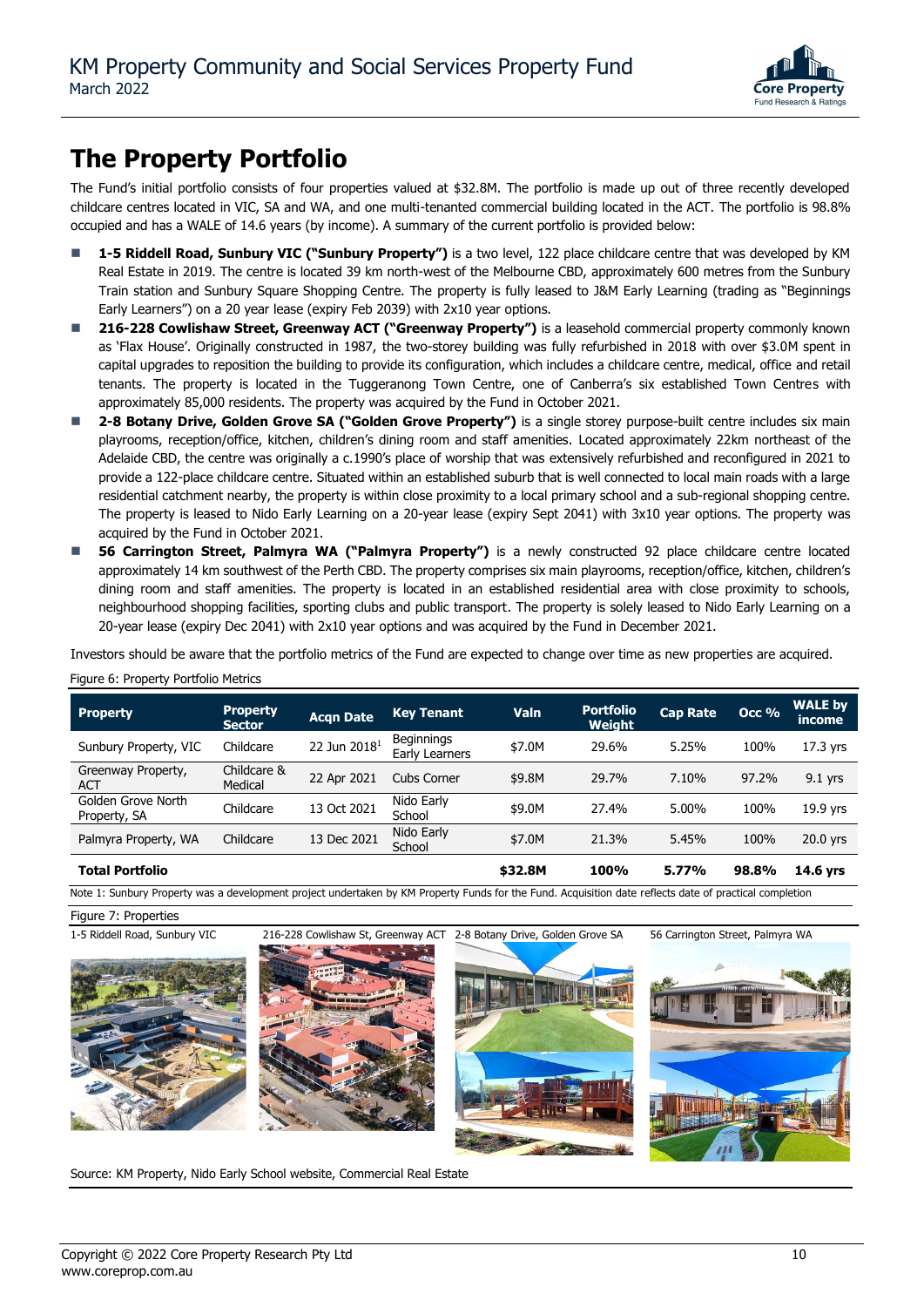

### Property Valuations

The Fund's valuation policy is to have 50% of the portfolio independently valued annually, with the balance internally valued by the RE Board of Directors every six months. Independent valuations were undertaken on the properties, which are summarised below.

### Figure 8: Valuation Metrics

| <b>Property Portfolio</b>                      | 1-5 Riddell Road,<br><b>Sunbury VIC</b>   | 216-228 Cowlishaw<br><b>Street, Greenway ACT</b> | 2-8 Botany Drive,<br><b>Golden Grove SA</b> | <b>56 Carrington</b><br><b>Street, Palmyra WA</b> |
|------------------------------------------------|-------------------------------------------|--------------------------------------------------|---------------------------------------------|---------------------------------------------------|
| <b>Valuation Date</b>                          | Oct 2021                                  | Dec 2020                                         | Sep 2021                                    | Sep 2021                                          |
| <b>Acquisition Date</b>                        | June 2018 <sup>1</sup>                    | Apr 2021                                         | October 2021                                | Dec 2021                                          |
| <b>Title</b>                                   | Freehold                                  | Leasehold                                        | Freehold                                    | Freehold                                          |
| <b>Property Use</b>                            | Childcare                                 | Childcare/commercial                             | Childcare                                   | Childcare                                         |
| <b>Constructed</b>                             | June 2018                                 | 1987 <sup>2</sup>                                | <b>Circa 2020</b>                           | Oct 2021                                          |
| <b>Ownership</b>                               | 100%                                      | 100%                                             | 100%                                        | 100%                                              |
| <b>Site Area</b>                               | 2,640 sqm                                 | 1,718 sqm                                        | 4,496 sqm                                   | 2,094 sqm                                         |
| Lettable Area                                  | 1,007 sqm (GLA)                           | 1,897 sqm (NLA)                                  | 843 sqm (GLA)                               | 769 sqm (GLA)                                     |
| Long Day Care (LDC) Places                     | 122 places                                | 120 places                                       | 122 places                                  | 92 places                                         |
| Major Tenant (% of Income)                     | <b>Beginners Early</b><br>Learners (100%) | Cubs Corner (58.0%)<br>Ochre Health (21.5%)      | Nido Early Learning<br>$(100\%)$            | Nido Early Learning<br>$(100\%)$                  |
| <b>Weighted Average Lease</b><br><b>Expiry</b> | 17.5 years                                | 9.1 years                                        | 20.0 years                                  | 20.0 years                                        |
| <b>Occupancy</b>                               | 100%                                      | 97.2%                                            | 100%                                        | 100%                                              |
| <b>Initial Net Passing Income</b>              | \$0.4M                                    | \$0.6M                                           | \$0.5M                                      | \$0.4M                                            |
| <b>Net Market Income (fully</b><br>leased)     | \$0.4M                                    | \$0.6M                                           | \$0.5M                                      | \$0.4M                                            |
| <b>Valuation</b>                               | \$7.0M                                    | \$9.8M                                           | \$9.0M                                      | \$7.0M                                            |
| <b>Acquisition Price</b>                       | \$7.0M                                    | \$9.8M                                           | \$9.0M                                      | \$7.0M                                            |
| <b>Initial Passing Yield</b>                   | 5.24%                                     | 7.11%                                            | 5.00%                                       | 5.45%                                             |
| <b>Capitalisation Rate</b>                     | 5.25%                                     | 7.10%                                            | 5.00%                                       | 5.45%                                             |
| Valuer                                         | Knight Frank                              | Walsh + Monaghan                                 | <b>CBRE</b>                                 | Property Valuation &<br>Advisory (WA)             |
| <b>Passing Income per place</b>                | \$3,301                                   | \$3,573                                          | \$4,098                                     | \$4,150                                           |
| Capital value per place                        | \$57,786                                  | <b>NA</b>                                        | \$73,770                                    | \$76,087                                          |

Note 1: Sunbury Property was a development project undertaken by KM Property Funds for the Fund prior to this Offer. The acquisition date reflects the date of practical completion. Note 2: Extensive refurbishment carried out in 2018/2019. Source: Knight Frank, Walsh + Monaghan, CBRE and Property Valuation & Advisory (WA)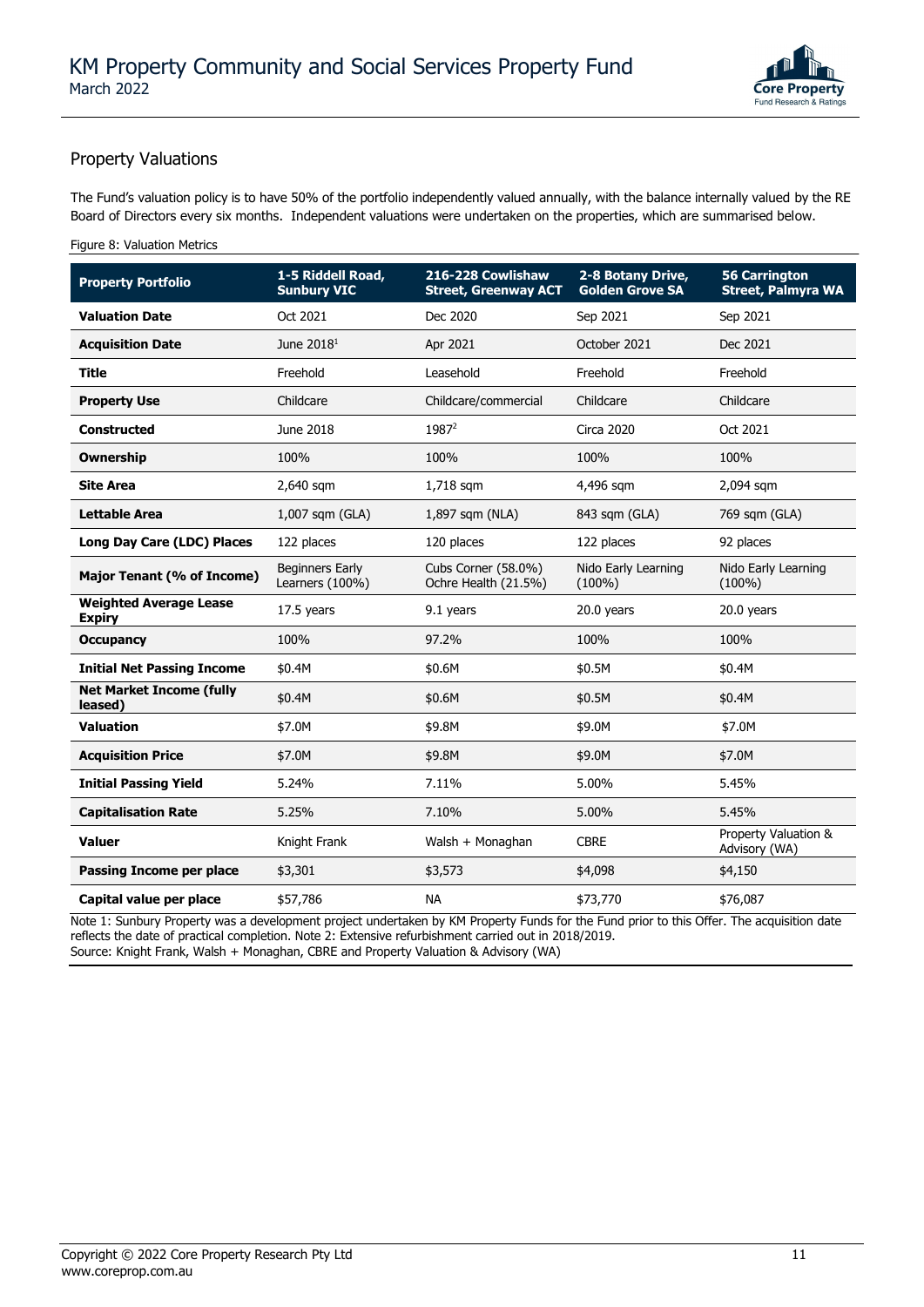

### Leases, tenants and income

1-5 Riddell Road, Sunbury VIC (18.8% of portfolio income) is fully occupied by J&M Early Learning Pty Ltd, trading as "Beginnings Early Learners" since the property's completion in 2019. J&M Early Learning is an independent childcare operator established in late 2018, with two centres located in regional Victoria. One being a 130-place childcare centre in Alfredton Vic  $(\sim 106$  km west of Sunbury), and the other being the 122-place childcare centre at 1-5 Riddell Road. J&M holds an initial 20-year lease term expiring in February 2039, subject to annual rental increases of 3% and market review upon commencement of  $11<sup>th</sup>$ , with 2x10 year option periods available upon expiry.

**216-228 Cowlishaw Street, Greenway ACT** (37.1% of portfolio income) is a multi-tenanted commercial leasehold building that is 97% occupied. As a leasehold building, the property has multiple sub-leases. These include:

- Cubs Corner Early Learning (21.5% of portfolio income) is an independent childcare facility that began operating in 2018 following the repositioning of the building. The centre is licensed for 120 places and provides a range of facilities including a commercial kitchen, indoor and outdoor play spaces and usual amenities. Cubs Corner holds a 15-year lease term expiring in Oct 2033 with 2 x 5-year option periods. The sublease is subject to annual rental increases of 3.75% with market review if the options are exercised.
- Ochre Health (8.5% of portfolio income) is a leading provider of healthcare to rural, regional and urban communities around Australia. Ochre health trades as Lakeview Medical & Respiratory Clinic and has two sub-leases, both with an initial term of 10 years. The first sublease is for units 1 and 2 (290 sqm) of the ground floor, expiring in August 2029, while the second sublease is for Unit 3 (137 sqm) expiring in December 2028. Both sub-leases are subject to annual rental increases of 3% with 1 x 5-year option period upon expiry.
- Octec Limited (4.8% of portfolio income) is a government service that provides early pathways to employment, helping individuals adjust to changing employment conditions. Octec holds two subleases. The first sublease is a 6-year term for ground floor unit 4 (82 sqm), expiring in March 2024. The second sublease is for a 5-year term occupying unit 5 and 6 (206 sqm), expiring in June 2024. Both leases are subject to annual rental increases of 3.5% p.a., with no option period for lease one and a 1-year option period available for lease 2.
- Jindebah Hills Coffee (2.3% of portfolio income) is a locally owned BYO restaurant and café with an initial lease term of five years expiring in June 2023. The lease is subject to rent reviews by CPI and holds a 1 x3 year option period.

**2-8 Botany Drive, Golden Grove SA** (23.9% of portfolio income) is fully occupied by Nido Early Learning School, a leading operator of childcare and education services across Australia. The tenant has an initial 20-year lease term over the property, subject to annual rental increases of CPI +1.0% (minimum of 2.75% and maximum of 3.25%), with 3 x 10-year option periods available upon expiry in September 2041.

**56 Carrington Street, Palmyra WA** (20.2% of portfolio income) is fully occupied by Palmyra Early Learning Centre Pty Ltd trading as Nido Early Learning School. The tenant holds an initial 20-year lease term expiring in December 2041. The lease is subject to annual rental increases by CPI, with 2 x10 year option periods upon expiry.

| <b>Tenant</b>                | <b>Property</b>           | <b>Lease Term</b>        | <b>Lease Expiry</b>    | <b>Options</b>                        | <b>Rent Review</b>                           | % of Portfolio<br>Income |
|------------------------------|---------------------------|--------------------------|------------------------|---------------------------------------|----------------------------------------------|--------------------------|
| Cubs Corner $1$              | Greenway, ACT             | 15 years                 | Oct 2033               | $2 \times 5$ yrs                      | 3.75% p.a.                                   | 24.5%                    |
| Nido Early School            | Golden Grove<br>North, SA | 20 years                 | Sep 2041               | $3 \times 10$ yrs                     | $CPI + 1.0\%$ (min<br>$2.75% - max$<br>3.25% | 21.5%                    |
| Nido Early School            | Palmyra, WA               | 20 years                 | Dec 2041               | $2 \times 10$ yrs                     | $CPI + 1.0\%$ (min<br>$2.75% - max$<br>3.25% | 19.3%                    |
| Beginnings Early<br>Learners | Sunbury, VIC              | 20 years                 | Feb 2039               | $2 \times 10$ yrs                     | $3.0\%$ p.a.                                 | 18.0%                    |
| Ochre Health <sup>1</sup>    | Greenway, ACT             | 10 years $/ 10$<br>years | Dec 2028 / Aug<br>2029 | $1 \times 5$ yrs $/1 \times 5$<br>yrs | $3.0\%$ p.a. / $3.0\%$<br>p.a.               | 9.7%                     |
| <b>Total</b>                 |                           |                          |                        |                                       |                                              | 94.0%                    |

Figure 9: Key Tenant Metrics

Note 1: Two separate leases. Source: KM Property Funds.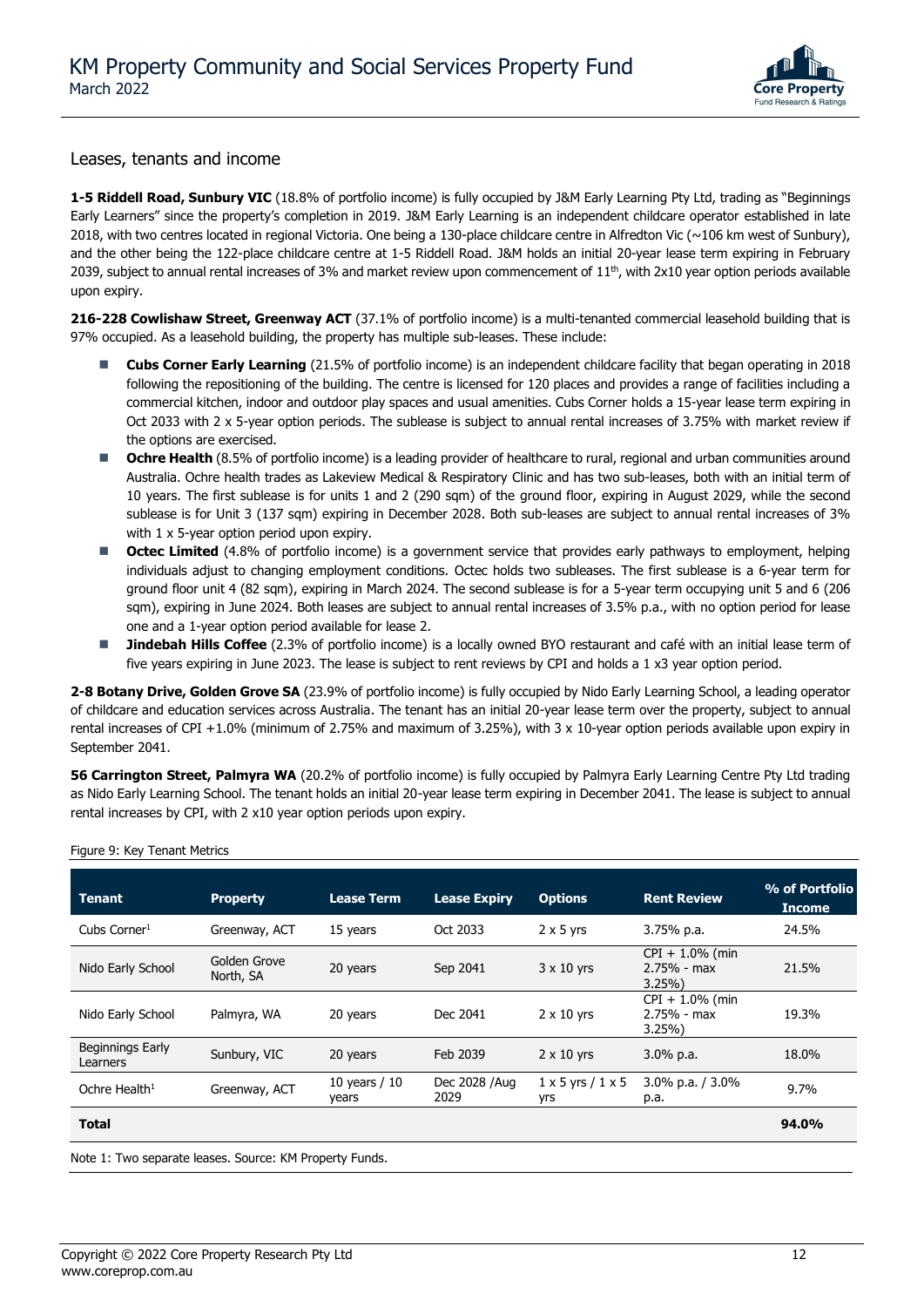

With the majority of the Fund's income currently sourced by childcare operators on long lease terms, the Fund is not exposed to high levels of income expiry. During the Initial Term of the Fund, only ~7% of the portfolio's income is forecasted to expire. These expiries are derived from two commercial tenancies at the Greenway Property ACT - Jindebah Hills Coffee (2.3% 2023) & Octec Pty Ltd (4.8% 2024).

#### Figure 10: Portfolio lease expiry Expiry Profile (% of income) 70% 60% 'Initial Term' of the Fund 50% (3 years) 39.8% 40% 30% 24.5% 18.0% 20% 10% 6.9% 4.7% 3.2% 2.8%  $0%$ 2030 2033 2035 2039 2040 2032 2034 2038 2041 2042 2031 Source: KM Property Funds, Core Property

### Market Sales Evidence

The table below shows the comparable sales transactions for similar assets that were used by the independent valuers for each of the respective property.

- The Sunbury, Golden Grove and Palmyra properties were all acquired towards the mid-upper end of the comparable rate per place range.
- The independent valuer for the Greenway property did not provide comparable sales for the property due to its unique configuration. Instead, the independent valuer analysed comparable sales of nearby childcare facilities as well as medical practices. The Greenway property appears to be acquired on a higher yield than comparable childcare facilities, while in the mid-range of comparable medical practices.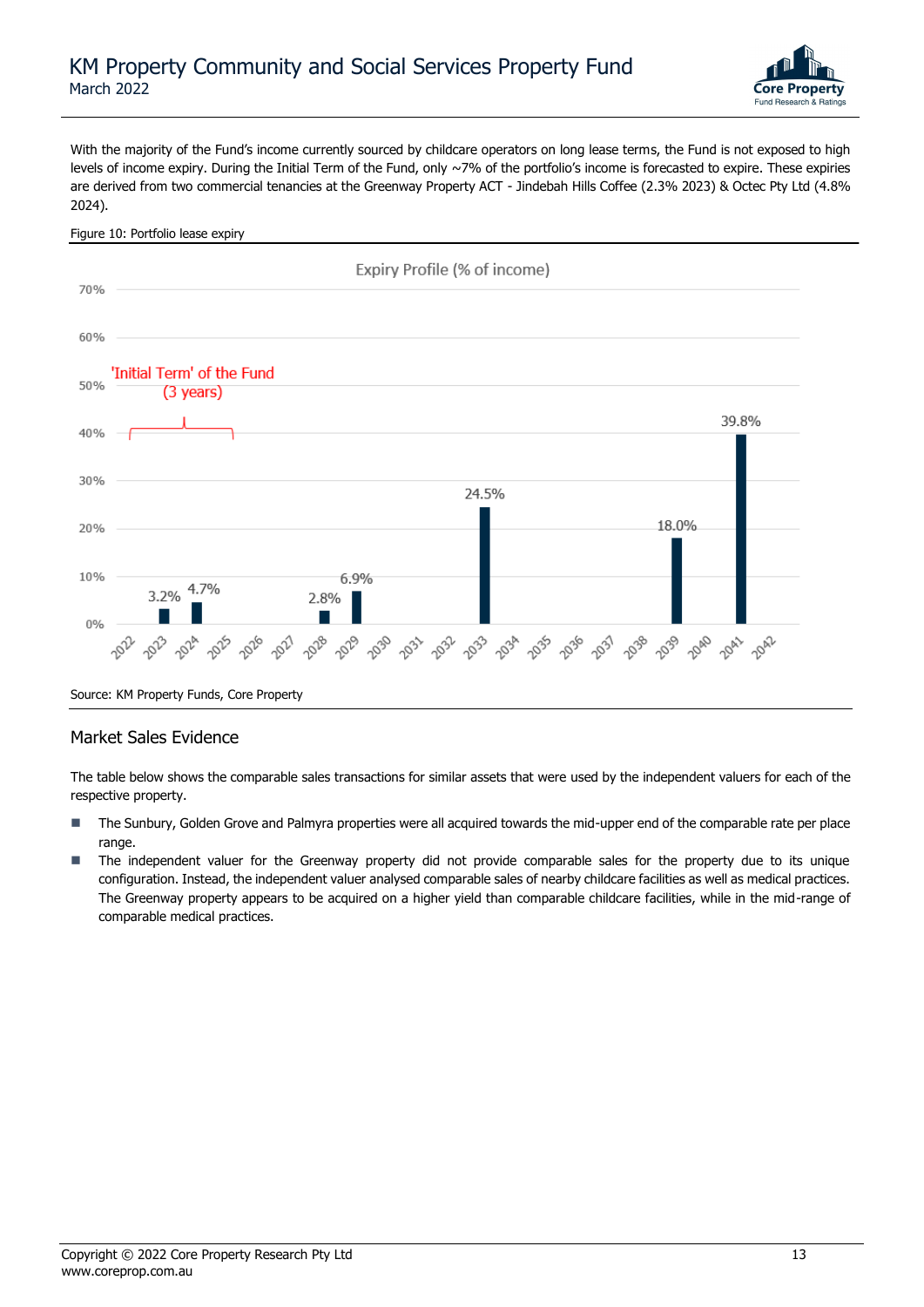

Figure 11: Comparable Sales Transactions

| <b>Property</b>                                                                  | <b>Sale Price</b> | No. of places     | <b>Equivalent</b><br><b>Market Yield</b> | Rate per place         |
|----------------------------------------------------------------------------------|-------------------|-------------------|------------------------------------------|------------------------|
| 6 properties: Mar $2021 -$ Aug $2021$                                            | $$1.2M - $6.0M$   | $50 - 115$        | $4.40\% - 7.00\%$                        | \$24,000 - \$85,247    |
| 1-5 Riddell Street, Sunbury VIC                                                  | \$7.0M            | 122               | 5.25%                                    | \$57,787               |
| 5 properties: Sep $2019 -$ July 2021                                             | \$4.0M - \$6.7M   | 84 - 136          | $5.58\% - 6.29\%$                        | \$34,783 - \$65,217    |
| 2-8 Botany Drive, Golden Grove SA                                                | \$9.0M            | 122               | 4.99%                                    | \$73,770               |
| 12 properties: Dec 2019 - Mar 2021                                               | $$1.0M - $5.7M$   | $48 - 110$        | 4.99% - 7.03%                            | \$20,000 - \$71,844    |
| 56 Carrington Street, Palmyra WA                                                 | \$7.0M            | 92                | 5.45%                                    | \$76,087               |
| 8 properties: Oct 2019 - Nov 2020                                                | $$2.3M - $7.8M$   | $36 - 110$        | $4.19\% - 6.46\%$                        | \$24,500 - \$71,000    |
| 216-228 Cowlishaw Street, Greenway ACT<br>(Childcare Centres)                    | \$9.0M            | 120               | 7.10%                                    | <b>NA</b>              |
| <b>Property</b>                                                                  |                   | <b>Sale Price</b> | <b>NLA (sqm)</b>                         | <b>Indicated Yield</b> |
| 8 properties:                                                                    |                   | $$1.1M - $15.0M$  | $223 - 4,873$                            | $3.6\% - 8.50\%$       |
| 216-228 Cowlishaw Street, Greenway ACT<br>(Medical Practices)                    |                   | \$9.8M            | 1,897                                    | 7.00%                  |
| Source: Knight Frank, CBRE, Walsh + Monaghan, Property Valuation & Advisory (WA) |                   |                   |                                          |                        |

### Market Rental Evidence

The following table summarises relevant comparable lease deals as provided by the independent valuations.

- The table shows the childcare centres at Sunbury, Greenway and Palmyra are being leased at the mid to upper range of comparable rate per place.
- The childcare centre at Golden Grove appears to be leased above the comparable rate per place range.
- No comparable lease deals were provided by the independent valuer for the Greenway property; however, the valuer commented that all tenants have leases within market parameters.

Figure 12: Comparable Rental Evidence

| <b>Commence Date</b> | <b>Places</b> | Rent per place    |
|----------------------|---------------|-------------------|
| Jun 2021 - Nov 2020  | $88 - 120$    | $$2,812 - $4,355$ |
| <b>Mar 2021</b>      | 122           | \$3,031           |
| <b>NA</b>            | $36 - 112$    | $$1,569 - $4,410$ |
| <b>Oct 2028</b>      | 120           | \$3,673           |
| Jun 2019 - Sep 2020  | $84 - 140$    | \$2,976 - \$3,804 |
| <b>Sep 2021</b>      | 122           | \$4,098           |
| Jun 2020 - Aug 2021  | $45 - 122$    | $$2,805 - $4,637$ |
| December 2021        | 92            | \$4,150           |
|                      |               |                   |

Source: Knight Frank, CBRE, Walsh + Monaghan, Property Valuation & Advisory (WA)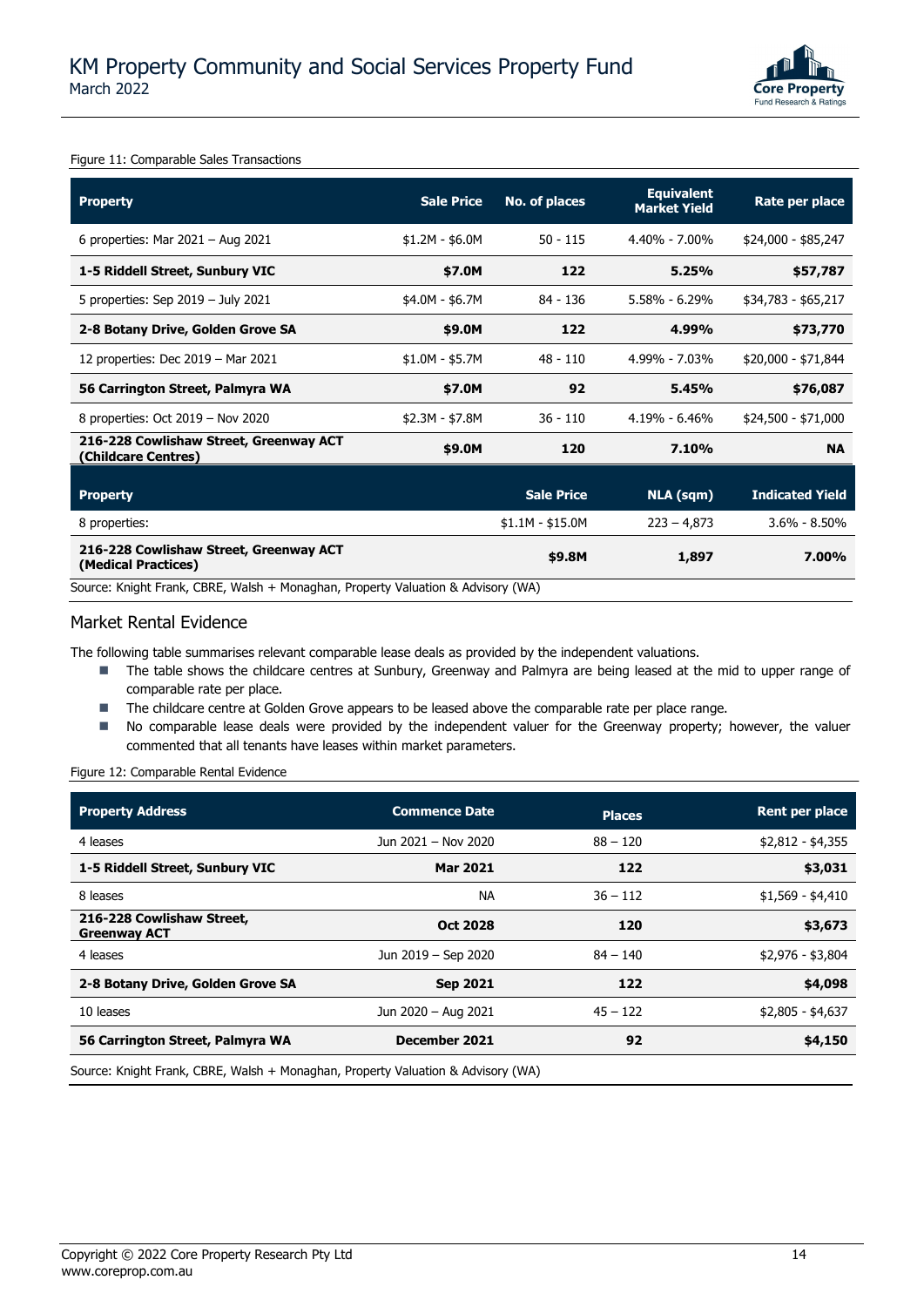

### Diversification

The portfolio's income is 82% derived from childcare tenants, providing the initial portfolio with a secure underlying earnings base. The portfolio is well diversified geographically, with all four assets located in different states. The portfolio metrics are expected to change as new assets are acquired, with the RE targeting no single asset to exceed 25% after the Initial term. The following is a summary of the portfolio tenants and geographic diversification.



### Capex

The Manager has forecasted approximately \$0.3M of capital expenditure by the end of FY25, in line with the minimal amounts identified by the independent valuers given the recent construction of the majority of the portfolio's assets. Investors should expect that as additional properties are acquired, the Fund will likely incur additional capital expenditure to maintain and enhance the value of properties in the portfolio.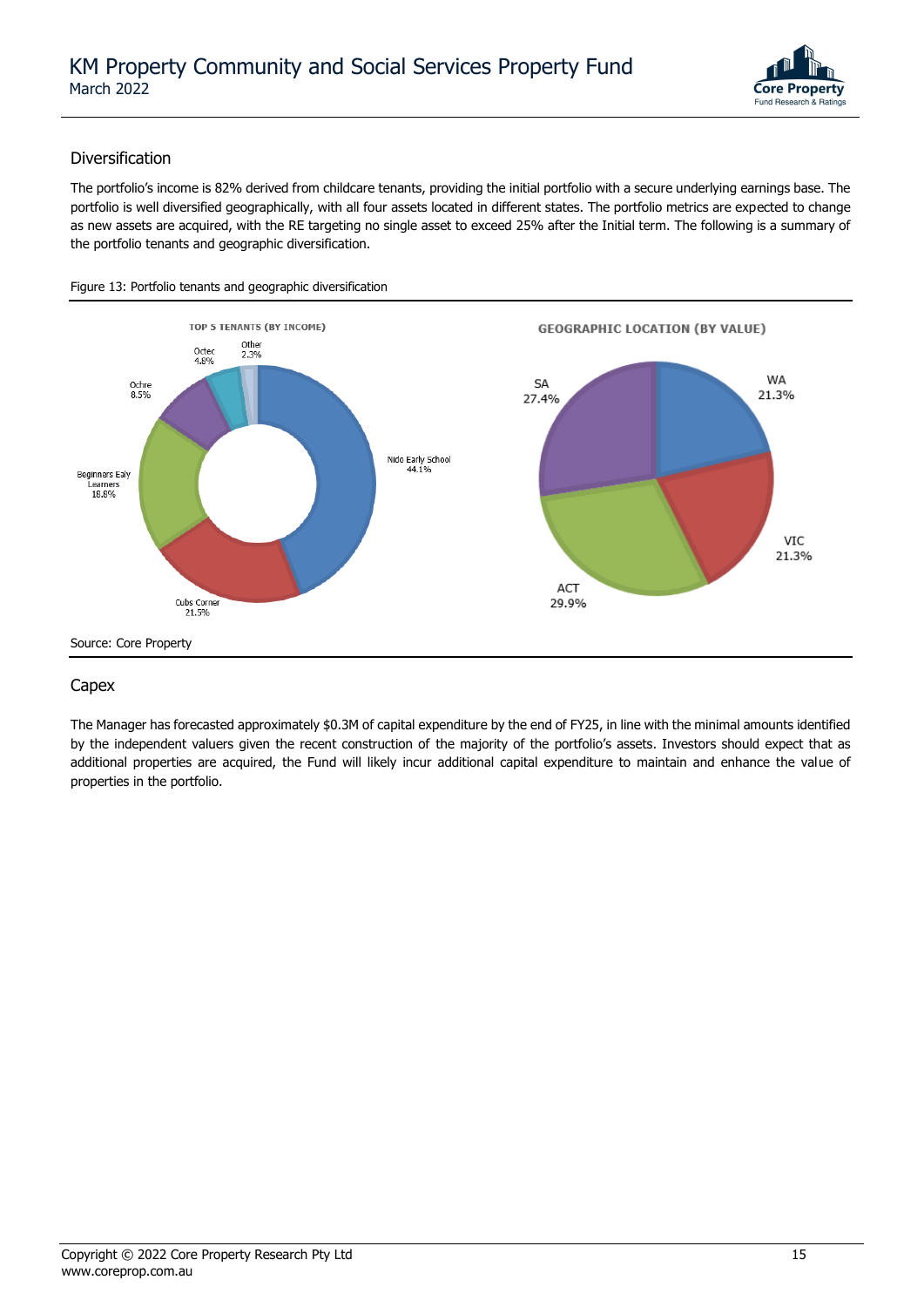

## **Financial Analysis**

Core Property has reviewed the financial forecasts of the Fund, based on the Manager's assumptions for the initial portfolio. The key assumptions in the forecasts are:

- Our forecast is based on the issue of 23.8M in Ordinary Units by 30 June 2022 which are used redeem Acquisition Units (\$17.4M), pay down debt (\$4.0M) and transaction costs (\$2.4M). The forecast assumes no further issue of units.
- Assumes an initial portfolio of four properties in the Fund.
- Assumes debt facility of \$13.1M with an all-in cost of debt of 2.96% p.a.
- Based on the Manager's assumptions, Core Property estimates the initial portfolio can support a distribution of 5.2% p.a. for the first 12 months. This is at the midpoint of the Fund's target distribution of 5.0% - 5.5% p.a.

The forecasts should be seen as indicative only as the Fund is open ended and the financial position is likely to change as new properties are acquired and new equity and debt is raised. In particular, investors should note that:

- Distributions are likely to increase if the Fund acquires properties on higher yields, or if increased leverage is utilised.
- Distributions are likely to reduce if the fund acquires properties on lower yields, or if less leverage is used, or the Fund accepts new equity subscriptions and is unable to deploy the capital to acquire properties with sufficient returns.

A summary of Core Property's forecasts based on these assumptions is presented below.

Figure 14: Profit & Loss Forecast and Pro Forma Balance Sheet

| Profit & Loss - Forecast \$M                                                | 12 months to June 2023                                    |
|-----------------------------------------------------------------------------|-----------------------------------------------------------|
| Net Property Income                                                         | 1.9                                                       |
| Other Income                                                                | 0.1                                                       |
| Expenses                                                                    | $-0.1$                                                    |
| Management Fees                                                             | $-0.3$                                                    |
| <b>Earnings Before Interest &amp; Tax</b>                                   | 1.7                                                       |
| Net Interest Expense                                                        | $-0.4$                                                    |
| <b>Total Available for Distribution</b>                                     | 1.3                                                       |
| <b>Retained Earnings</b>                                                    | $-0.0$                                                    |
| <b>Cash Distribution - \$M</b>                                              | $1.2$                                                     |
| Units on issue                                                              | 23.8                                                      |
| Cash Distribution per unit (cents)                                          | 5.2 cpu                                                   |
| Annualised distribution yield (based on \$1.00 per unit Current Unit Value) | 5.2%                                                      |
|                                                                             |                                                           |
| <b>Balance Sheet - \$M</b>                                                  | Pro-Forma assuming the issue<br>of \$23.8M Ordinary Units |
| Cash                                                                        | 2.0                                                       |
| <b>Investment Property</b>                                                  | 32.8                                                      |
| <b>Total Assets</b>                                                         | 34.8                                                      |
| Borrowings                                                                  | 13.1                                                      |
| <b>Total Liabilities</b>                                                    | 13.1                                                      |
| <b>Net Assets</b>                                                           | 21.7                                                      |
| Units on Issue                                                              | 23.8                                                      |
| NTA per Unit                                                                | \$0.90 per unit                                           |
| Loan To Valuation Ratio (LVR)                                               | 40.0%                                                     |
| Gearing (Debt to Assets)<br>Source: KM Property, Core Property              | 37.6%                                                     |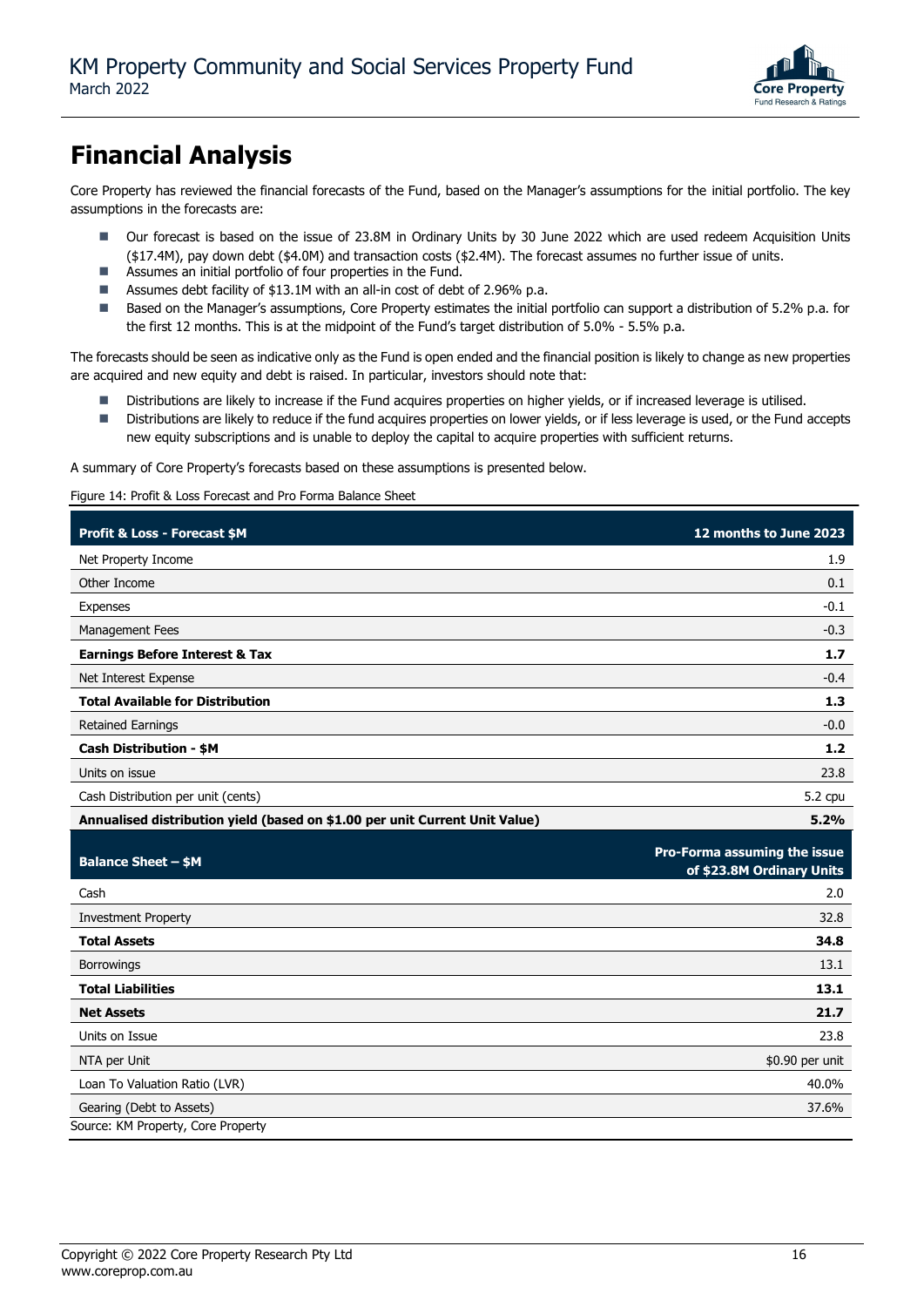

### Initial NTA

The Net Tangible Assets (NTA) is an important consideration. It should be assessed in the context of statutory costs and fees paid to the Manager, which dilute investors' return over the term of the Fund.

Core Property has calculated the NTA based on the four assets in the Fund. The NTA with these assets is calculated at \$0.90 per unit, with majority of dilution coming from acquisition costs. The NTA calculations assume acquisition costs are fully expensed, whilst the Current Unit Value takes into account the amortisation of purchase costs.

Investors should expect the NTA of the Fund to change as additional assets are acquired and Acquisition Fees are charged.

#### Figure 15: Expected NTA

| Amount per unit                 | \$ per unit |
|---------------------------------|-------------|
| <b>Current Unit Value</b>       | \$1.00      |
| Less:                           |             |
| Stamp duty                      | $-$0.04$    |
| Property Acquisition Fee        | $-$0.03$    |
| Debt & Fund Establishment costs | $-$0.03$    |
| <b>Initial NTA per unit</b>     | \$0.90      |
| Source: Core Property           |             |

### Expected Future Performance (IRR Sensitivity)

The three main performance drivers in a property syndicate are:

- 1. The property income profile (lease structure);
- 2. The terminal value upon the sale of the property (asset quality + market conditions); and
- 3. The cost of debt (depending on leverage).

For comparison purposes, Core Property has estimated the total return from the Fund based on the current portfolio and assumptions provided by the Manager. **Based on an assessment of the Manager's forecasts, Core Property expects the Fund to deliver a 5-year Internal Rate of Return (IRR) in the range of 5.8% - 8.3% p.a. (midpoint 7.1%).** The calculation is based on the Manager's forecasts and assumes a +/-25bps movements in the terminal capitalisation rate and forecasted interest rates.

The forecasts should be seen as indicative only as it is based on the initial portfolio being held for five years. As the Fund is openended, the portfolio is expected to grow as additional properties are acquired and new units are issued. Core Property is unable to assess the impact of future acquisitions.

Investors should be aware the sensitivities include the potential for the valuation of the assets to increase or decrease (depending on market conditions) which will result in either a capital gain or loss for investors. Investors should consider the calculations to be indicative only as the Fund is open-ended and the portfolio metrics are expected to change over time.

Figure 16: Pre-tax, 5-year IRR (after fees) sensitivity analysis – Manager's assumptions

|                          | Cost of debt |       |       |       |         |  |
|--------------------------|--------------|-------|-------|-------|---------|--|
| <b>Terminal cap rate</b> | 2.46%        | 2.71% | 2.96% | 3.21% | 3.46%   |  |
| 5.28%                    | 9.4%         | 9.3%  | 9.2%  | 9.1%  | $9.0\%$ |  |
| 5.53%                    | 8.4%         | 8.3%  | 8.2%  | 8.1%  | 8.0%    |  |
| 5.78%                    | 7.3%         | 7.2%  | 7.1%  | 6.9%  | 6.8%    |  |
| 6.03%                    | 6.2%         | 6.1%  | 5.9%  | 5.8%  | 5.6%    |  |
| 6.28%                    | 5.1%         | 5.0%  | 4.9%  | 4.7%  | 4.5%    |  |
| Source: Core Property    |              |       |       |       |         |  |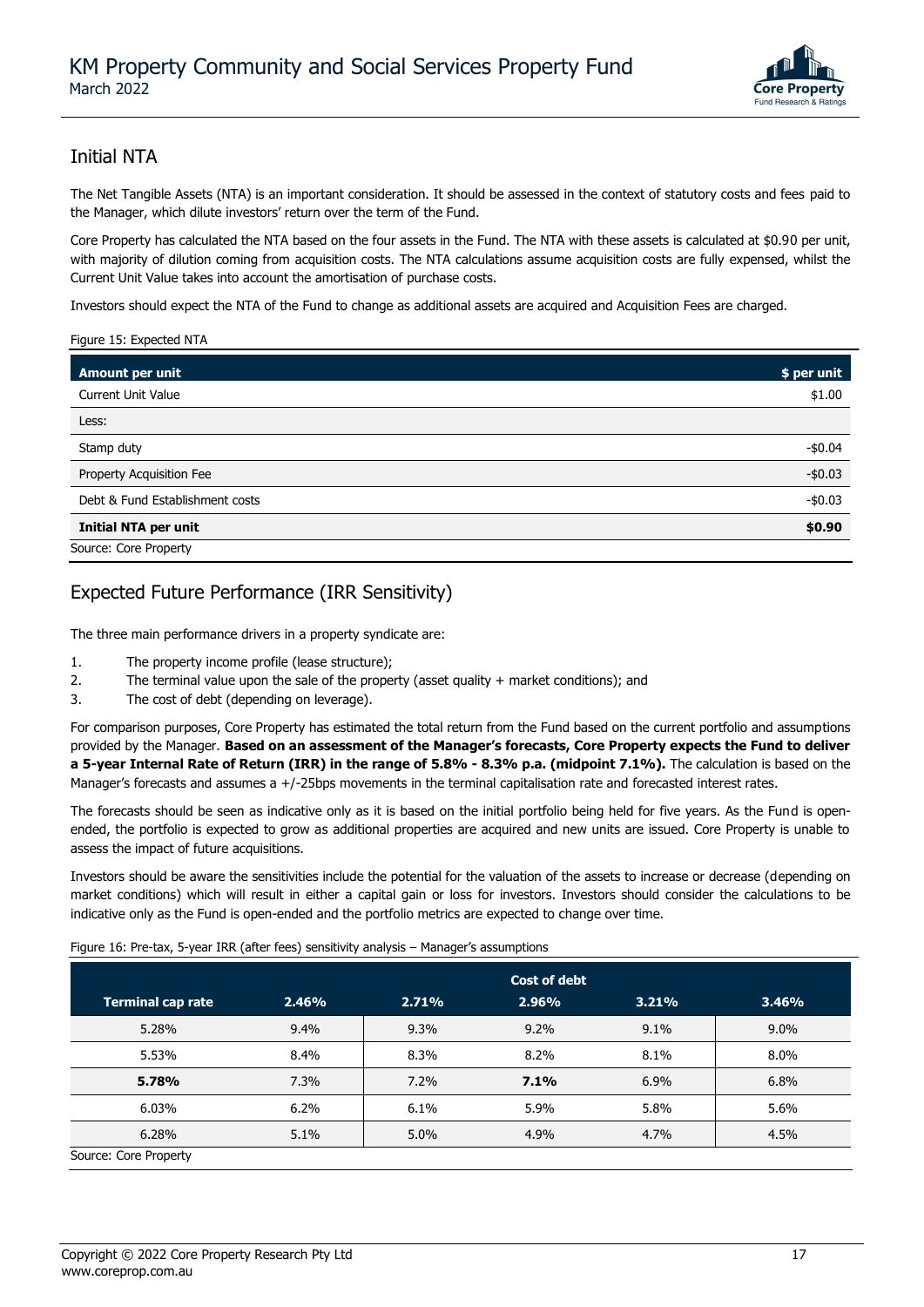

### **Management & Corporate Governance**

KM Property Funds was established in July 2013 as Placer Property Limited with a primary objective to facilitate quality commercial property investment opportunities for investors seeking regular and reliable income. In August 2017 Placer Property was acquired by KordaMentha and now forms part of the Investment Division of KordaMentha Real Estate. It was later renamed to KM Property Funds ("The Manager"). KordaMentha is a leading investment and advisory firm, with over 350 staff across Australia, New Zealand and South East Asia. Since 2007, KordaMentha Real Estate has advised or transacted on over \$17.5B of property and has over 35 real estate staff.

Core Property has reviewed the composition of the senior management team and consider it has the relevant skills and experience to operate the Fund successfully.

#### Figure 17: Board & Management

| <b>Name &amp; Role</b>                                                               | <b>Experience</b>                                                                                                                                                                                                                                                                                                                                                                                                                                                                                                                                                                                                                                                                                                                              |
|--------------------------------------------------------------------------------------|------------------------------------------------------------------------------------------------------------------------------------------------------------------------------------------------------------------------------------------------------------------------------------------------------------------------------------------------------------------------------------------------------------------------------------------------------------------------------------------------------------------------------------------------------------------------------------------------------------------------------------------------------------------------------------------------------------------------------------------------|
| James Walsh<br>Non-Executive<br>Chairman                                             | James has over 30 years' experience as a company director with considerable expertise across industrial and service<br>businesses in the areas of strategy, M&A, risk management, financing and the management of growth. James was<br>appointed to the Board in March 2018 and is a member of the Audit, Risk Management and Compliance Committee.<br>James is currently the Chairman of GMHBA Limited and is a Non-Executive Director of Secos Group Limited. James<br>holds a Bachelor of Commerce from Deakin University, a Master of Business Administration from Melbourne Business<br>School, is a graduate from the Australian Institute of Company Directors and is a Fellow member of the Institute of<br>Chartered Accountants ANZ. |
| Janette<br><b>Kendall</b><br>Non-Executive<br><b>Director</b>                        | Janette has more than 23 years' board experience across public, private and not-for-profit organisations. Janette has<br>significant expertise in strategic planning, digital innovation, marketing, operations and leadership across industry<br>sectors including digital and technology, marketing and communications, media, retail, fast-moving consumer goods,<br>hospitality, gaming, property and manufacturing. Janette was appointed to the Board in March 2018. Janette is<br>currently a Non-Executive Director of Vicinity Centres, Costa Group, Australian Venue Co and Melbourne Theatre<br>Company. Janette holds a Bachelor of Business - Marketing and is also a Fellow of the Australian Institute of Company<br>Directors. |
| <b>Tom Davis</b><br><b>Chief Executive</b><br>Officer and<br>Managing<br>Director    | Tom has been an Executive Director since August 2017, and became Chief Executive Office in July 2021. Tom is a<br>Partner with the KordaMentha Real Estate division and has been at KordaMentha since 2005 where he has worked on<br>strategic property portfolio reviews, asset divestment, investment analysis and management. Tom is responsible for<br>real estate investment advisory, principal investment and structured finance investment, transaction and asset<br>management. Tom holds a Bachelor of Business (Property) with Distinction from RMIT University and a Graduate<br>Diploma of Applied Finance and Investment from the Financial Services Institute of Australasia. Tom is also a Licensed<br>Real Estate Agent.      |
| <b>David Omond</b><br><b>Chief Operating</b><br>Officer and<br>Executive<br>Director | David has more than 25 years' experience in commercial property management, development, funds management<br>and corporate finance. David has held numerous senior management positions at Heine Management, MCS Property<br>and Centro Properties Group. David is a co-founder of KM Property Funds and was appointed Executive Director in<br>September 2013, and Chief Operating Officer in July 2021. David holds a Bachelor of Business (Property) from the<br>University of South Australia.                                                                                                                                                                                                                                             |
| <b>Mario Papaleo</b><br>Chief Investment<br>Officer and<br>Executive<br>Director     | Mario has more than 22 years' experience in direct real estate, listed and unlisted property investment and funds<br>management, including working as a fund manager of Centro Retail Trust, as an Analyst and Syndicate Fund Manager<br>for Heine Management Limited, as a consultant for Jebb Holland Dimasi as well as direct property and asset<br>management experience for McDonald's Australia Limited Store Development Group. Mario is a co-founder of KM<br>Property Funds and as appointed Joint Managing Director in September 2013. He holds a Bachelor of Business<br>(Property) from RMIT University and a Graduate Diploma of Applied Finance and Investment from the Securities<br>Institute of Australia.                    |
| <b>Bernadette</b><br><b>Spiteri</b><br>Director,<br>Investment<br><b>Services</b>    | Bernadette has over 25 years' experience in financial services and has held senior executive management roles in<br>distribution, marketing, product development and investor relations. She has worked with Bankers Trust Australia,<br>MCS Property, Centro Properties Group, Portfolio Partners Limited and Orchard Funds Limited before joining KM<br>Property Funds in January 2015. Bernadette is a Senior Associate of the Financial Services Institute of Australasia<br>(FINSIA).                                                                                                                                                                                                                                                     |
| Jennifer Bolger<br>Chief Financial<br>Officer<br>Source: KM Property Funds           | Jennifer is a chartered accountant with more than 25 year's experience in investment appraisal, modelling, budgets,<br>tax and financial reporting. Jennifer joined KordaMentha in 2010 as a Senior Investment and Tax Manager. Before<br>then, Jennifer was the global financial controller for a listed company in New York and London for ten years. Jennifer<br>started her career with PwC working in Australia, Indonesia, and Russia. Jennifer holds a Bachelor of Business<br>(Accountancy) and a Bachelor of Laws from the Queensland University of Technology.                                                                                                                                                                       |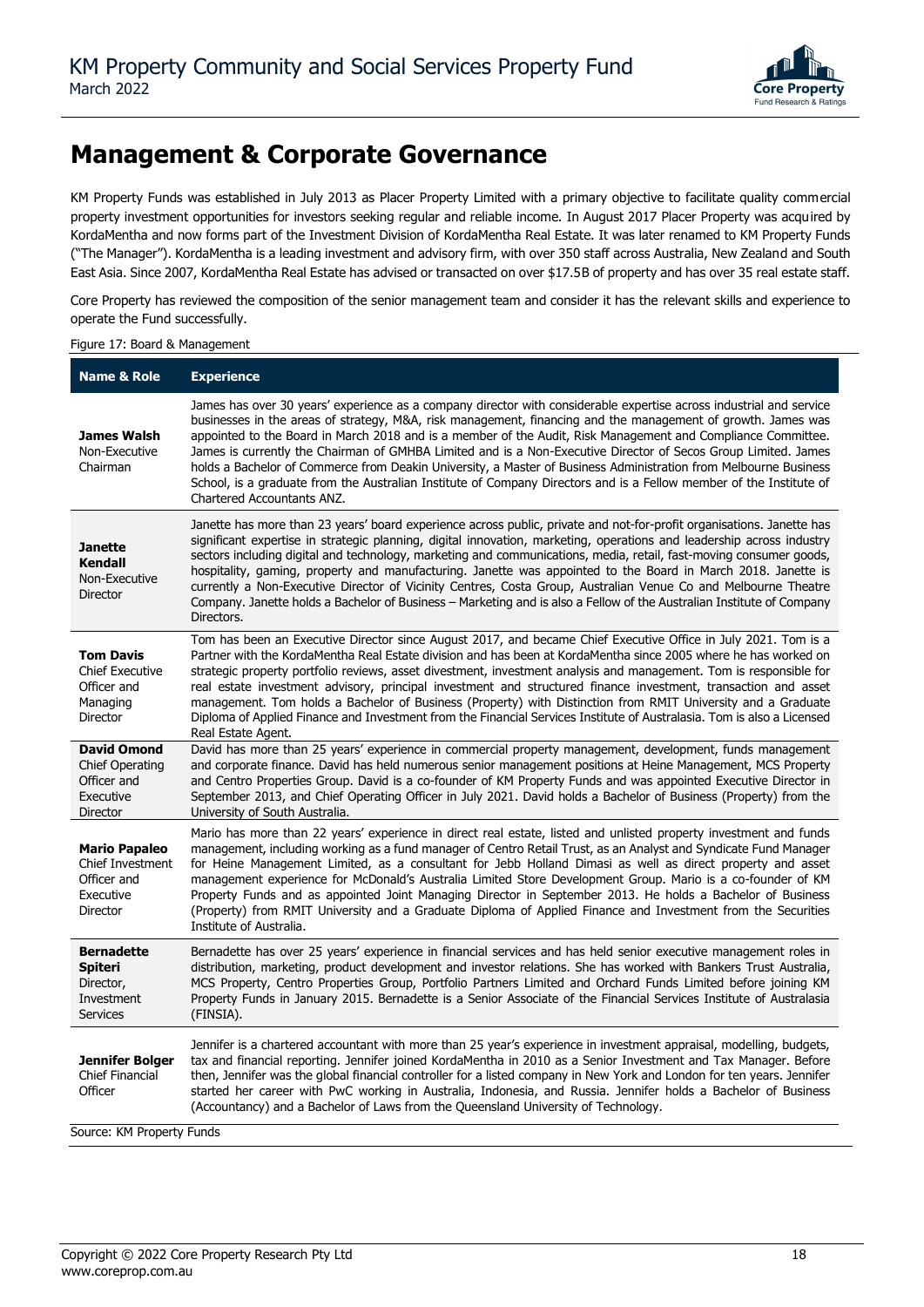

### Compliance and Governance

ASIC Regulatory Guide 46 "Unlisted property schemes: Improving disclosure for retail investors" describe ASIC's preferred disclosure principles and benchmarks.

Core Property has reviewed the PDS in reference to the six benchmarks and eight disclosure principles recommended by RG46. The PDS adheres to and meets the relevant benchmarks and disclosure principles as required by ASIC guidelines.

The Fund's compliance committee comprises three independent members, with Chairperson Nick Stretch (who is a partner of Denton's law firm), and independent directors Peter Flynn (Director at Intercommercial Property Group) and James Walsh.

### Related Party Transactions

The Manager has a "Related Party and Conflict of Interest Policy" which addresses disclosure of conflicts of interests to unitholders and, if required, steps to manage the conflict in an appropriate manner.

- The Manager has advised in the PDS that a related party transaction has been arranged to fund the initial acquisition of the Property by the Fund. This involves KordaMentha Investments Trust (an associated entity of the Manager) acquiring the "Acquisition Units" in the Fund. The Acquisition Units are to be redeemed using funds raised under the Offer in the PDS. The Trustee of KordaMentha Investments has indicated it may hold up to 5% of Units after the Offer closing date.
- The Responsible Entity has appointed a related body corporate, KordaMentha Real Estate, as investment manager of the Portfolio to provide fund and asset administration. The appointment is consistent with the Related Party and Conflicts of Interests Policy.
- The Responsible Entity intends to appoint a related body corporate, Accordius, to provide investment management for the A-REIT investments, cash and cash-like investments of the Fund. The Fees are an expense for the Fund and are paid out of the assets of the Fund and consist of: A-REIT Fees (up to 0.75% p.a. of gross value of the A-REIT portfolio), Cash Equivalent Fees (up to 0.375% p.a. of the gross value of the cash equivalent portfolio) and Cash Fees (Nil).

### **Past Performance**

Since July 2013 KM Property Funds has established seven unlisted commercial property funds, with assets under management of over \$300M.

- Five funds were established under syndicates for investors with two funds undertaken in partnership with corporate clients.
- KM Property Funds has sold one asset and is currently in the process of winding up the Fund (Laverton North Property Fund). The Fund is expected to be wound up in mid 2022 with an estimated Internal Rate of over 100% for investors.

A summary of the funds is provided below.

Investors should note that past performance is not a reliable indicator of future performance as each fund, and its respective underlying property, has its own specific risks and attributes.

Figure 18: Commercial Property Funds

|                                                    | <b>Sector</b>     | <b>Inception</b> | Acgn<br><b>Price</b> | <b>Current</b><br>Valn | <b>Current</b><br><b>Distribution</b><br>(June 2021) | <b>Current Unit</b><br><b>Price</b><br>(June 2021) |
|----------------------------------------------------|-------------------|------------------|----------------------|------------------------|------------------------------------------------------|----------------------------------------------------|
| New Acton East Property Fund                       | Office            | 2014             | \$47.25M             | \$48.4M                | 6.00%                                                | \$0.95                                             |
| The Stables Property Fund                          | Retail            | 2016             | \$28.0M              | \$32.5M                | 7.75%                                                | \$1.21                                             |
| 333 Exhibition Street Property<br>Fund             | Office            | 2018             | \$38.5M              | \$44.5M                | 6.80%                                                | \$1.05                                             |
| Cambridge Bedford Property<br>Fund (2 properties)  | Office            | 2019             | \$48.5M              | \$48.5M                | 8.70%                                                | \$0.94                                             |
| Laverton North Property Fund                       | Industrial        | 2019             | \$21.0M              | \$42.75M               | sold Nov 2021                                        | $$2.13$ est. on<br>windup mid-2022                 |
| Thynne Street Property Fund                        | Office            | 2020             | \$33.9M              | \$43.0M                | 7.10%                                                | \$1.03                                             |
| Terrace Office Park Property<br>Fund (Partnership) | Office            | 2020             | \$34.0M              | not disclosed          | not disclosed                                        | not disclosed                                      |
| Thebarton Square Property Fund<br>(Partnership)    | Office/Industrial | 2020             | \$17.25M             | \$19.0M                | $6.00\%$                                             | \$1.13                                             |
| Source: KM Property Funds                          |                   |                  |                      |                        |                                                      |                                                    |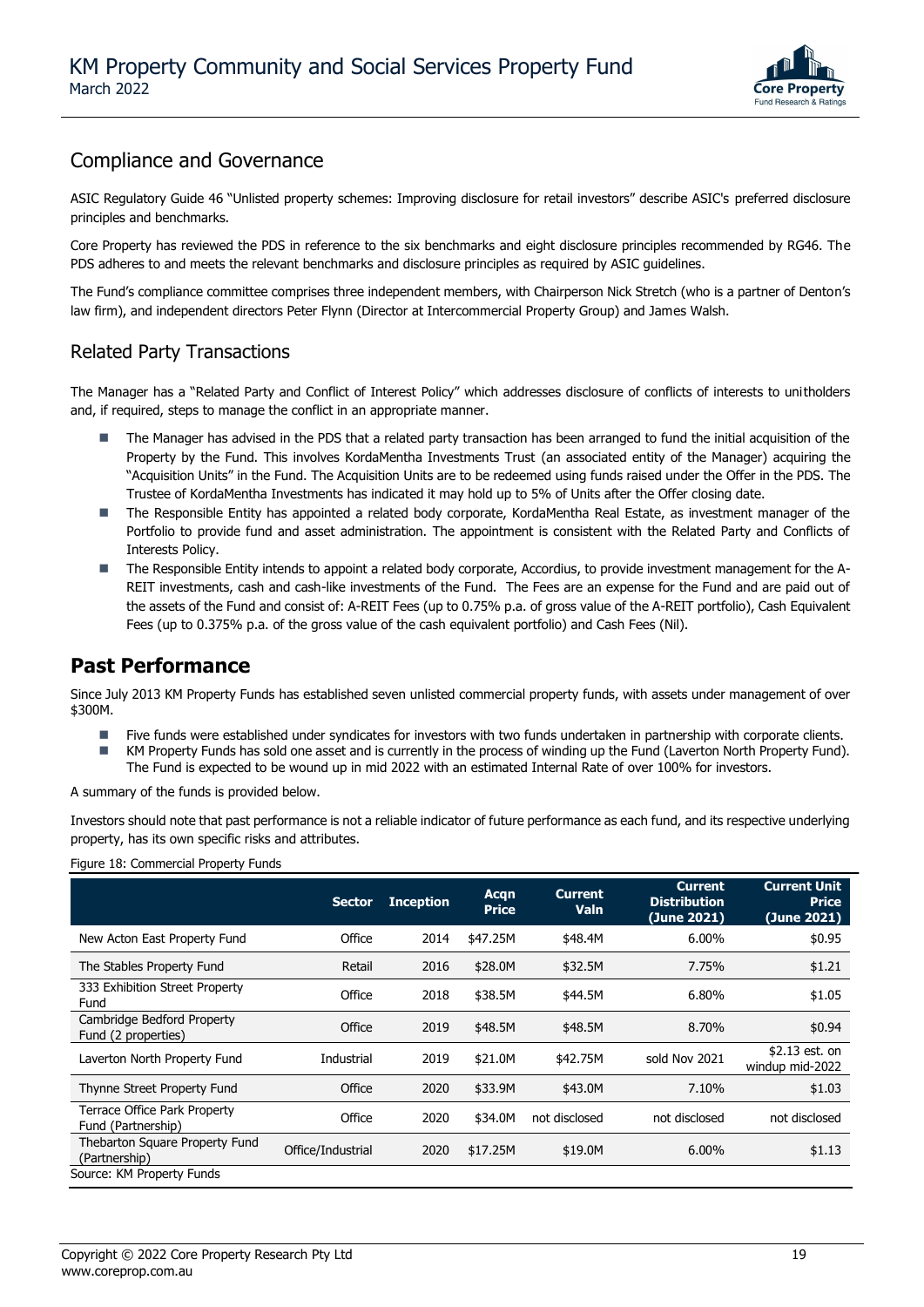

### Appendix – Ratings Process

Core Property has developed a framework for rating property and property related investment product offerings in Australia. The methodology gives consideration to a number of qualitative and quantitative factors. Essentially, the evaluation process includes the following key factors: product and underlying portfolio construction; strength and depth of management team, product structure, risk management, financial analysis, and likely outcomes.

**It is important for financial planners and investors to view the recommendation and rating in the context of comparable products only and not across all products rated by Core Property.**

### The Ratings

Financial Advisers and investors should note that for all ratings categories, the product may not suit the risk/return profiles of all investors.

| <b>Rating</b>             | <b>Definition</b>                                                                                                                                                                                                                                                                                                                                                                                                                                                                                              |
|---------------------------|----------------------------------------------------------------------------------------------------------------------------------------------------------------------------------------------------------------------------------------------------------------------------------------------------------------------------------------------------------------------------------------------------------------------------------------------------------------------------------------------------------------|
| <b>Highly Recommended</b> | This is the highest rating provided by Core Property and is indicative of the product exceeding the<br>requirements of our review process across a number of parameters.                                                                                                                                                                                                                                                                                                                                       |
| Recommended               | Indicates that the product has an above average grade profile across a number of Core Property's<br>parameters and has the potential to deliver above average risk adjusted total returns.                                                                                                                                                                                                                                                                                                                     |
| Approved                  | Indicates that the product has met the aggregate requirements of Core Property's criteria. The<br>product has an acceptable risk/return trade-off and is potentially able to generate risk-adjusted<br>returns in line with stated investment objectives.                                                                                                                                                                                                                                                      |
| Speculative               | Core Property believes this is a product that has a number of positive attributes; however, there are<br>a number of risks that make investing in this product a speculative proposal. While Core Property<br>does not rule out investing in this product, investors should be very aware of, and be comfortable<br>with the specific risks. The product may provide unique diversification opportunities, although<br>concerns over one or more features mean that it may not be suitable for most investors. |
| Not Approved              | Indicates that the product has failed to meet the minimum aggregate requirements of Core Property's<br>criteria. While the product may have some positive attributes, Trusts in this category are considered<br>high risk.                                                                                                                                                                                                                                                                                     |

This report has been commissioned, and, as such, Core Property has received a fee for its publication. Under no circumstances has Core Property been influenced, either directly or indirectly, in making statements and / or recommendations contained in this report.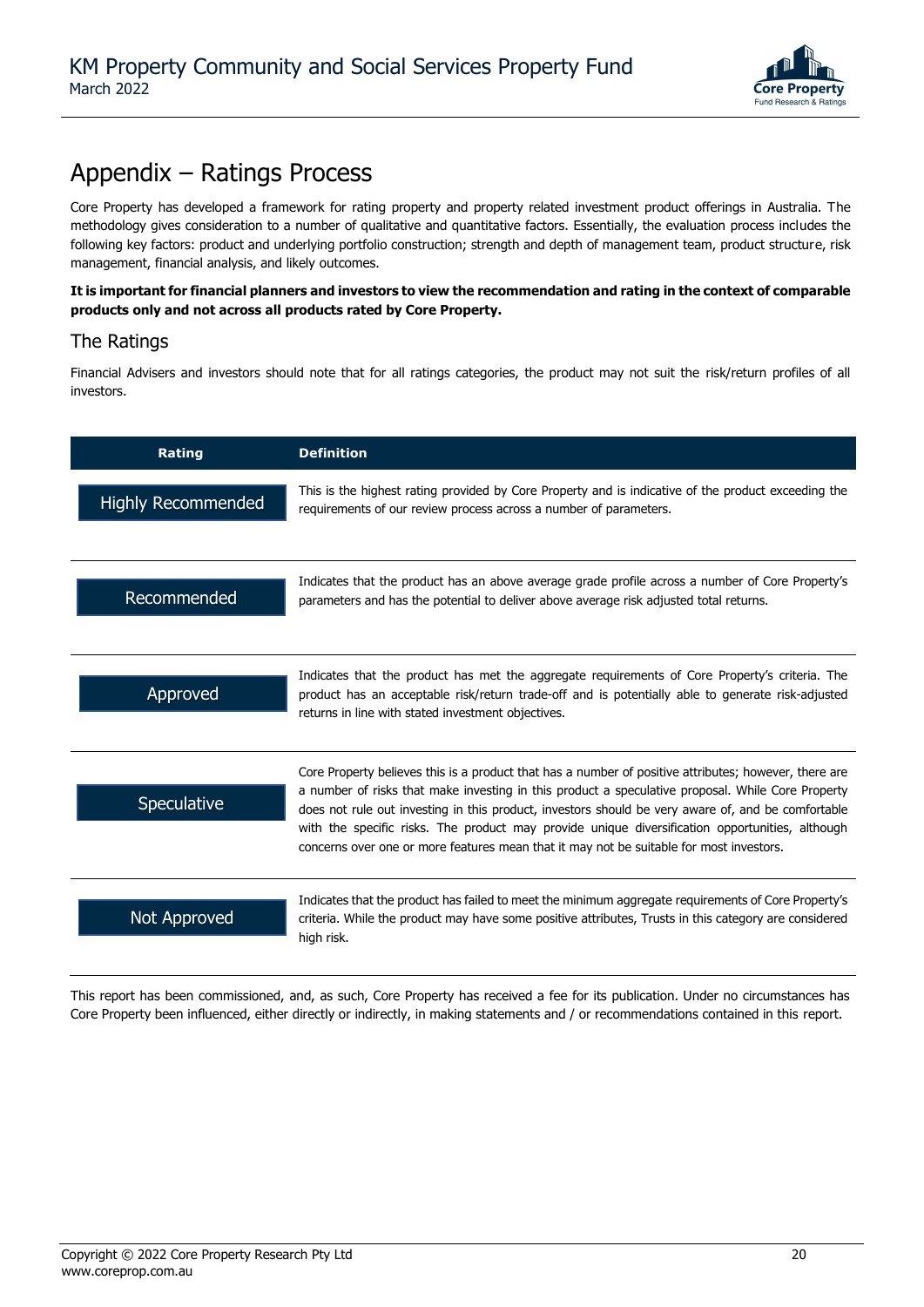

### Disclaimer & Disclosure

Core Property has received a fee from the Manager for researching the product(s) which has then been subject to a detailed review and assessment by Core Property and its analysts to produce this report. In compiling this report, Core Property's views remain fully independent of influence or conflicts of interest. Our team of analysts undertake an objective analysis of the offer and conclusions are presented to senior officers for review.

The company specified in the Report (the "Participant") has provided Core Property with information about its activities. Whilst the information contained in this publication has been prepared with all reasonable care from sources that Core Property believes are reliable, no responsibility or liability is accepted by Core Property for any errors, omissions or misstatements however caused.

Any opinions, forecasts or recommendations reflects the judgement and assumptions of Core Property as at the date of publication and may change without notice. Core Property and the Participant, their officers, agents and employees exclude all liability whatsoever, in negligence or otherwise, for any loss or damage relating to this document to the full extent permitted by law.

This publication is not and should not be construed as, personal financial product advice, an offer to sell or the solicitation of an offer to purchase or subscribe for any investment. Any opinion contained in the Report is unsolicited general information (general financial product advice) only. Neither Core Property nor the participant is aware that any recipient intends to rely on this Report or of the manner in which a recipient intends to use it. In preparing our information, it is not possible to take into consideration the investment objectives, financial situation or particular needs of any individual recipient. Investors should obtain individual financial advice from their investment advisor to determine whether opinions or recommendations (if any) contained in this publication are appropriate to their investment objectives. Investors should obtain a copy of, and consider the PDS/ Information Memorandum, which can be obtained by contacting the issuer.

This publication is not for public circulation or reproduction whether in whole or in part and is not to be disclosed to any person other than the intended recipient, without obtaining the prior written consent of Core Property. This report is intended for the residents of Australia. It is not intended for any person(s) who is resident of any other country. Core Property and/or the Participant, their officers, employees or its related bodies corporate may, from time to time hold positions in any securities included in this Report and may buy or sell such securities or engage in other transactions involving such securities. Core Property and the Participant, their directors and associates declare that from time to time they may hold interests in and/or earn brokerage, fees or other benefits from the securities mentioned in this publication.

Core Property discloses that from time to time it or its officers, employees and related bodies corporate may have an interest in the securities, directly or indirectly, which are the subject of these statements and/or recommendations (if any) and may buy or sell securities in the companies mentioned in this publication; may effect transactions which may not be consistent with the statements and/or recommendations (if any) in this publication; may have directorships in the companies mentioned in this publication; and/or may perform paid services for the companies that are the subject of such statements and/or recommendations (if any). However, under no circumstances has Core Property been influenced, either directly or indirectly, in making any statements and/or recommendations (if any) contained in this Report.

The information contained in this publication must be read in conjunction with the Legal Notice that can be located at http://www.coreprop.com.au/Public/Disclaimer.

For more information regarding our services please refer to our website www.coreprop.com.au.